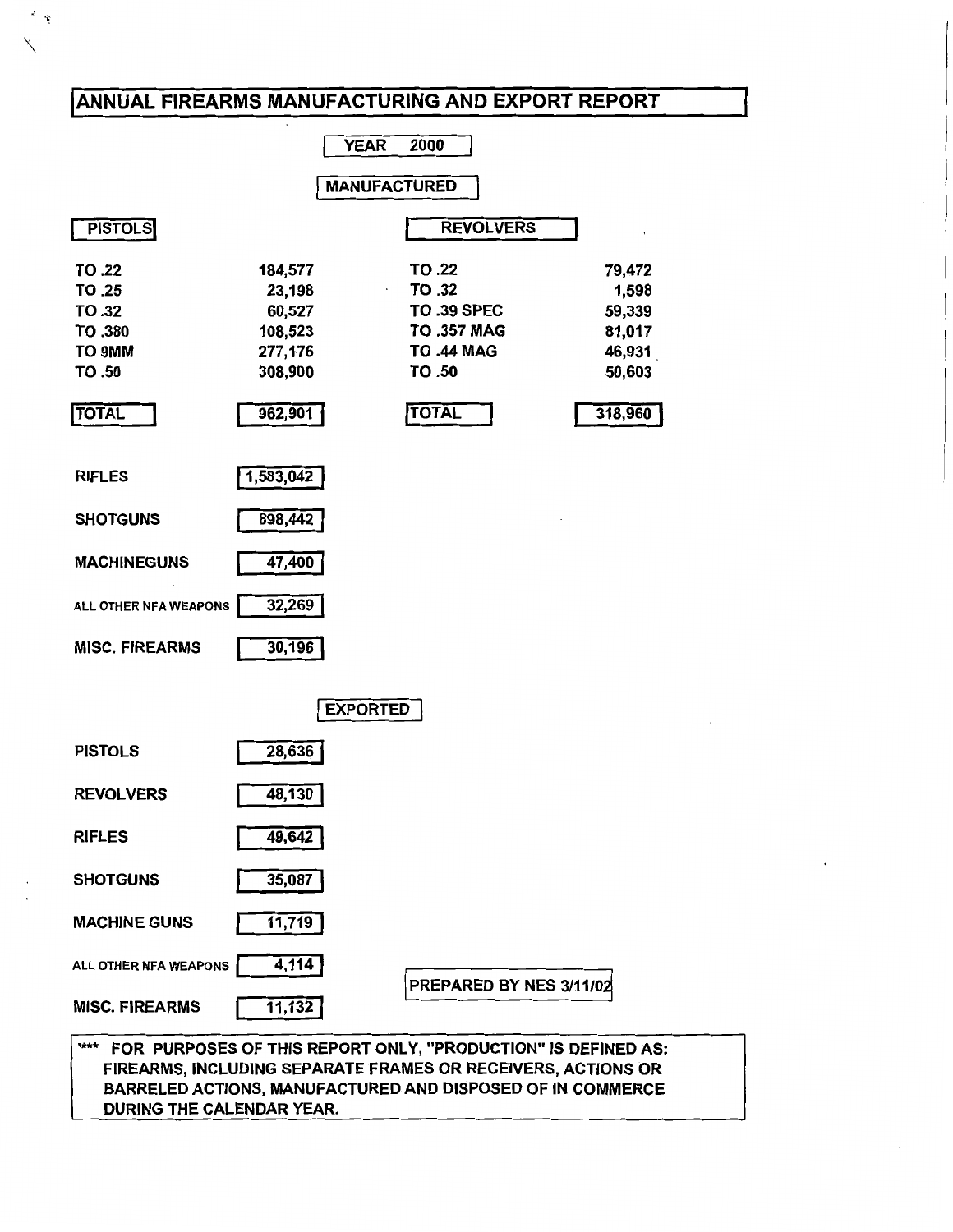| <b>PAGE 1 OF 22</b><br><b>PISTOLS MANUFACTURED IN 2000</b> |                                                          |                                                  |                                      |    |                     |                     |                     |                      |                      |                     |                               |
|------------------------------------------------------------|----------------------------------------------------------|--------------------------------------------------|--------------------------------------|----|---------------------|---------------------|---------------------|----------------------|----------------------|---------------------|-------------------------------|
| RDS KEY                                                    | <b>LICENSE NAME</b>                                      | <b>STREET</b>                                    | <b>CITY</b>                          | ST | <b>PISTOL</b><br>22 | <b>PISTOL</b><br>25 | <b>PISTOL</b><br>32 | <b>PISTOL</b><br>380 | <b>PISTOL</b><br>9MM | <b>PISTOL</b><br>50 | <b>PISTOL</b><br><b>TOTAL</b> |
| 99200039                                                   | <b>ROBINSON, STEVEN R &amp;</b><br>JUDITH A              | 33338 FORSTNER AVE                               | <b>STERLING</b>                      | AK | 0                   | 0                   | 0                   | 0                    | $\Omega$             | $\mathbf{1}$        | $\mathbf{1}$                  |
| 16336720                                                   | <b>BLACK CREEK INC</b>                                   | <b>140 THOMAS DR</b>                             | <b>GADSDEN</b>                       | AL | 0                   | 0                   | 1550                | 6600                 | 0                    | 0                   | 8150                          |
| 16363645                                                   | <b>EMCO INC</b>                                          | 201 IND PARKWAY                                  | <b>GADSDEN</b>                       | AL | o                   | 0                   | 0                   | 3076                 | 0                    | 0                   | 3076                          |
| 57134716                                                   | WILSONS GUN SHOP INC                                     | 2234 CR 719                                      | <b>BERRYVILLE</b>                    | AR | 6                   | 0                   | 0                   | 0                    | 3                    | 1309                | 1318                          |
| 98638393                                                   | <b>GUNSITE ACADEMY INC</b>                               | 2900 W GUNSITE RD                                | <b>PAULDEN</b>                       | AZ | 0                   | 0                   | 0                   | 0                    | 0                    | 237                 | 237                           |
| 98638387                                                   | <b>PROFESSIONAL ORDNANCE</b><br><b>INC</b>               | 1070 METRIC DR                                   | <b>LAKE HAVASU</b><br>CITY           | AZ | 0                   | 2065                | 0                   | 0                    | $\Omega$             | 0                   | 2065                          |
| 98633332                                                   | R & R SPORTING ARMS INC                                  | 15481 N TWIN LAKES DR TUCSON                     |                                      | AZ | 2                   | 1                   | 4                   | 2                    | $\mathbf 0$          | 5                   | 14                            |
| 98638161                                                   | SOUTHWEST METAL FINISHING 2002 W CAMPUS DR<br>LLC        |                                                  | <b>TEMPE</b>                         | AZ | 0                   | 0                   | 0                   | 0                    | 0                    | 61957               | 61957                         |
| 98614472                                                   | STURM RUGER & CO INC                                     | 200 RUGER RD                                     | PRESCOTT                             | AZ | 86429               | 0                   | 0                   | 0                    | 94433                | 52736               | 233598                        |
| 93334014                                                   | <b>BRYCO ARMS</b>                                        | 380 CLINTON ST                                   | <b>COSTA MESA</b>                    | CA | 16033               | 13367               | 3288                | 46406                | 37570                | 0                   | 116664                        |
| 93322226                                                   | <b>DAVIS INDUSTRIES</b>                                  | 15150 SIERRA BONITA LN CHINO                     |                                      | CA | 6120                | 276                 | 5078                | 15868                | 1381                 | 0                   | 28723                         |
| 93340195                                                   | DOWNSIZER CORP                                           | 8652 MAGNOLIA AVE #6                             | SANTEE                               | CA | 0                   | 0                   | 0                   | 0                    | 107                  | 392                 | 499                           |
| 93335296                                                   | <b>ELECTRONIC MEDICAL</b><br>RESEARCH LABORATORY INC     | 1785 POMONA AVE #C                               | <b>CORONA</b>                        | CA | 416                 | 0                   | 0                   | 0                    | 0                    | 0                   | 416                           |
| 93340727                                                   | <b>EXCEL INDUSTRIES INC</b>                              | 4510 CARTER CT                                   | <b>CHINO</b>                         | CA | 0                   | 0                   | 10                  | 202                  | 118                  | 0                   | 330                           |
| 93340235                                                   | <b>INTERNATIONAL ANTIQUE</b><br><b>REPRODUCTIONS INC</b> | 33171 CAMINO<br>CAPISTRANO                       | <b>SAN JUAN</b><br><b>CAPISTRANO</b> | CA | 11                  | 0                   | 0                   | 0                    | 0                    | 0                   | 11                            |
| 93340867                                                   | MUELLER, WALTER W<br>MUELLER, JEFFREY W                  | <b>14576 FONTLEE LANE</b>                        | <b>FONTANA</b>                       | CA | 0                   | 0                   | 0                   | 8500                 | 0                    | 0                   | 8500                          |
| 93336988                                                   | <b>PHOENIX ARMS</b>                                      | <b>1420 ARCHIBALD AVE</b>                        | <b>ONTARIO</b>                       | CA | 18125               | 3459                | 0                   | 0                    | 0                    | 0                   | 21584                         |
| 93340518                                                   | <b>REPUBLIC ARMS INC</b>                                 | <b>15167 SIERRA BONITA LN CHINO</b>              |                                      | CA | 0                   | 0                   | 0                   | 0                    | 0                    | 733                 | 733                           |
| 60633345                                                   | <b>COLT'S MANUFACTURING CO</b><br><b>INC</b>             | 545 NEWPARK AVE                                  | WEST<br><b>HARTFORD</b>              | CT | 1                   | 0                   | 0                   | 5465                 | 885                  | 20119               | 26470                         |
| 60604862                                                   | L W SEECAMP CO INC                                       | <b>301 BREWSTER RD</b><br><b>INDUSTRIAL BLDG</b> | <b>MILFORD</b>                       | ст | 0                   | 0                   | 2577                | 1                    | 0                    | 0                   | 2578                          |
| 60635829                                                   | <b>WILDEY FAINC</b>                                      | <b>45 ANGEVINE RD</b>                            | WARREN                               | СT | 0                   | 0                   | 0                   | 0                    | 0                    | 63                  | 63                            |
| 15941170                                                   | <b>HERITAGE MFG INC</b>                                  | 4600 NW 135TH ST                                 | OPA LOCKA                            | FL | 0                   | 0                   | 0                   | 0                    | 300                  | 40                  | 340                           |
| 15940806                                                   | KEL TEC CNC INDUSTRIES INC                               | 1475 COX ROAD                                    | <b>COCOA</b>                         | FL | 0                   | 0                   | 22699               | 5                    | 13099                | 6644                | 42447                         |
| 15923596                                                   | <b>TAURUS INTERNATIONAL</b><br><b>MANUFACTURING INC</b>  | <b>16175 NW 49TH AVE</b>                         | MIAMI                                | FL | 7326                | 3460                | 0                   | 0                    | 0                    | 0                   | 10786                         |
| 15840177                                                   | MASTERPIECE ARMS INC                                     | 217 BRUMBELOW RD                                 | CARROLLTON                           | GA | $\mathbf 0$         | 0                   | 0                   | 0                    | 19                   | 306                 | 325                           |
| 54235453                                                   | DOUBLE DEUCE INC                                         | 24276 240TH ST                                   | <b>CARROLL</b>                       | ١A | 223                 | 0                   | $\mathbf 0$         | $\mathbf 0$          | 0                    | 0                   | 223                           |
| 33635626                                                   | <b>KREBS CUSTOM INC</b>                                  | 1000 RAND RD #106                                | <b>WAUCONDA</b>                      | IL | 0                   | 0                   | $\mathbf 0$         | -1                   | 0                    | 9                   | 10                            |
| 33635343                                                   | LES BAER CUSTOM INC                                      | 29601 34TH AVE N                                 | <b>HILLSDALE</b>                     | IL | 0                   | 0                   | $\Omega$            | $\Omega$             | 93                   | 2160                | 2253                          |
| 33637004                                                   | <b>ROCK RIVER ARMS INC</b>                               | 101 NOBLE ST                                     | <b>CLEVELAND</b>                     | 11 | $\Omega$            | 0                   | $\Omega$            | -1                   | 1                    | 142                 | 144                           |
| 33635798                                                   | SPRINGFIELD INC                                          | 420 W MAIN ST                                    | <b>GENESEO</b>                       | IL | $\mathbf 0$         | 0                   | $\Omega$            | 3                    | 292                  | 22726               | 23021                         |

PREPARED BY THE OFFICE OF FEA, BUREAU OF ALCOHOL, TOBACCO AND FIREARMS WASHINGTON DC

03/11/2002

رب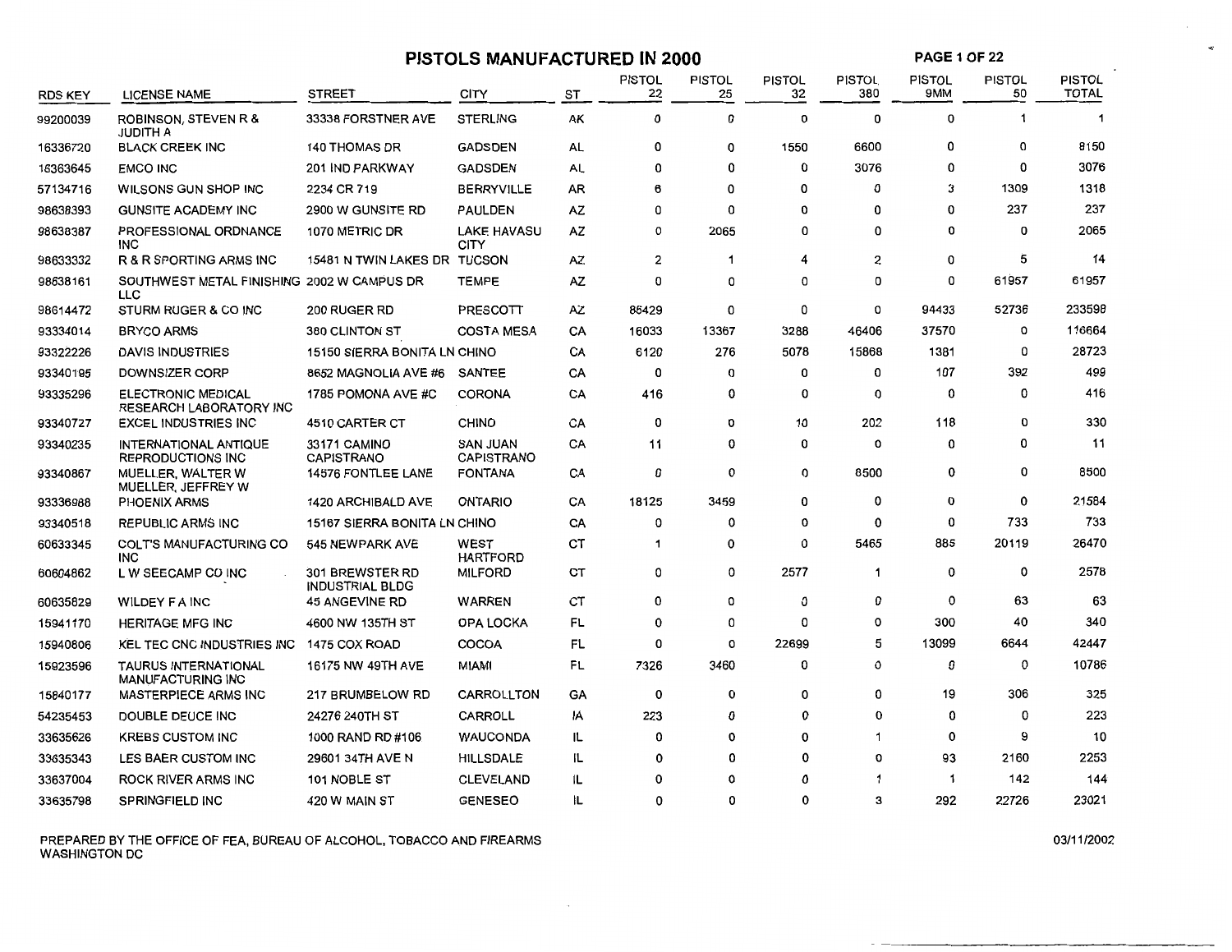# **PISTOLS MANUFACTURED IN 2000**

 $\sim$ 

**PAGE2 OF22** 

 $\sim$ 

 $\bullet_{2}$ 

| <b>RDS KEY</b> | <b>LICENSE NAME</b>                        | <b>STREET</b>                              | <b>CITY</b>          | ST        | <b>PISTOL</b><br>22 | <b>PISTOL</b><br>25 | <b>PISTOL</b><br>32 | <b>PISTOL</b><br>380 | <b>PISTOL</b><br><b>9MM</b> | <b>PISTOL</b><br>50 | <b>PISTOL</b><br><b>TOTAL</b> |
|----------------|--------------------------------------------|--------------------------------------------|----------------------|-----------|---------------------|---------------------|---------------------|----------------------|-----------------------------|---------------------|-------------------------------|
| 54835734       | <b>COPELAND, GREG</b>                      | 3686 272ND RD                              | <b>ARKANSAS CITY</b> | ΚS        | 0                   | 0                   | 0                   | $\mathbf 0$          | 0                           | 1                   |                               |
| 57237251       | <b>BUSH, TOXIE L JR</b>                    | 13211 PUMPING PLANT<br><b>RD</b>           | <b>ABBEVILLE</b>     | LA        | 0                   | 0                   | 0                   | 0                    | 0                           | $\overline{2}$      | $\overline{2}$                |
| 57233690       | <b>CLARK CUSTOM GUNS INC</b>               | 336 SHOOTOUT LN                            | <b>PRINCETON</b>     | LA        | 25                  | 0                   | 0                   | 0                    | 6                           | 14                  | 45                            |
| 60435456       | SAEILO, INC                                | <b>130 GODDARD</b><br><b>MEMORIAL DR</b>   | <b>WORCESTER</b>     | МA        | 0                   | 0                   | 0                   | 0                    | 5495                        | 1844                | 7339                          |
| 60433152       | SAVAGE ARMS, INC                           | 100 SPRINGDALE RD                          | <b>WESTFIELD</b>     | МA        | 1272                | 0                   | 285                 | 246                  | 0                           | 0                   | 1803                          |
| 60410395       | SMITH & WESSON CORP                        | 2100 ROOSEVELT AVE                         | <b>SPRINGFIELD</b>   | МA        | 0                   | 0                   | 0                   | 0                    | 37042                       | 32973               | 70015                         |
| 85207699       | BERETTA U S A CORPORATION 17601 BERETTA DR |                                            | <b>ACCOKEEK</b>      | MD        | 8750                | 81                  | 16051               | 0                    | 46722                       | 18928               | 90532                         |
| 60106460       | <b>SMITH &amp; WESSON CORP</b>             | <b>19 AVIATION DR</b>                      | <b>HOULTON</b>       | ME        | 18456               | 0                   | 0                   | 1935                 | 0                           | 0                   | 20391                         |
| 34137259       | E ARTHUR BROWN CO INC                      | 4353 STATE HWY 27 E                        | ALEX                 | MN        | 11                  | 2                   | 19                  | 5                    | O                           | 0                   | 37                            |
| 54339122       | ED BROWN PRODUCTS, INC                     | 43825 MULDROW TRAIL                        | <b>PERRY</b>         | MO        | 0                   | 0                   | 0                   | 0                    | $\mathbf 0$                 | 88                  | 88                            |
| 54339397       | HUNTER, ROBERT EDWARD JR RT 1 BOX 91       |                                            | <b>OSBORN</b>        | MO        | 0                   | 0                   | 0                   | 0                    | 0                           | -1                  |                               |
| 98135543       | TALON INDUSTRIES INC                       | 5078 N HWY 287 #12                         | <b>ENNIS</b>         | MT        | 0                   | 0                   | 0                   | 3234                 | 2158                        | 0                   | 5392                          |
| 15639696       | CHANDLER, NORMAN A                         | 100 RADCLIFFE CIRCLE                       | <b>JACKSONVILLE</b>  | NC        | 0                   | 0                   | 0                   | 0                    | $\Omega$                    | 2                   | $\overline{2}$                |
| 15640982       | RAMPRO CORP                                | 6731-3 AMSTERDAM WAY WILMINGTON            |                      | NC        | 8                   | 5                   | 0                   | 0                    | $\Omega$                    | 0                   | 13                            |
| 54734146       | <b>CYLINDER &amp; SLIDE INC</b>            | 245 E 4TH ST                               | <b>FREMONT</b>       | <b>NE</b> | 0                   | 0                   | 0                   | 0                    | $\overline{2}$              | 12                  | 14                            |
| 60234248       | <b>COMPETITOR CORP INC</b>                 | <b>26 KNIGHT STREET, UNIT JAFFREY</b><br>3 |                      | NΗ        | 12                  | 8                   | 22                  | 0                    | 0                           | 8                   | 50                            |
| 60233754       | THOMPSON CENTER ARMS CO<br>INC.            | <b>FARMINGTON RD</b>                       | <b>ROCHESTER</b>     | NΗ        | 1416                | 466                 | 3269                | 0                    | 417                         | 3761                | 9329                          |
| 98835469       | MUELLER, WILLIAM F                         | <b>1540 GLENWOOD DR</b>                    | <b>GARDNERVILLE</b>  | NV        | 0                   | 0                   | 0                   | 0                    | $\overline{\mathbf{c}}$     | 0                   | $\overline{2}$                |
| 98835513       | STANDARD ARMS OF NEVADA<br>INC             | 4750 LONGLEY LN #207                       | <b>RENO</b>          | NV        | 0                   | 0                   | 0                   | 0                    | 0                           | 3699                | 3699                          |
| 61334276       | KIMBER MFG INC                             | <b>1 LAWTON ST</b>                         | YONKERS              | NΥ        | 0                   | 0                   | 0                   | 0                    | $\Omega$                    | 49075               | 49075                         |
| 61636016       | <b>NEW YORK INTERNATIONAL</b><br>CORP      | 119 KEMPER LN                              | <b>NORWICH</b>       | NY        | 0                   | 0                   | 0                   | 0                    | 0                           | 268                 | 268                           |
| 43435702       | <b>BEEMILLER INC</b>                       | 1015 SPRINGMILL RD                         | <b>MANSFIELD</b>     | OH        | 0                   | 0                   | 0                   | 16050                | 33620                       | 0                   | 49670                         |
| 43419291       | HASKELL MANUFACTURING<br>INC               | 585 EAST BLUE LICK RD                      | LIMA                 | он        | 0                   | 0                   | 0                   | 0                    | 0                           | 7790                | 7790                          |
| 43434316       | <b>IBERIA FIREARMS INC</b>                 | 3929 STATE RT 309                          | <b>GALION</b>        | OН        | 0                   | 0                   | 0                   | 0                    | 0                           | 4790                | 4790                          |
| 43436235       | JONES, JOHNDAVID                           | 590 WOODVUE LANE                           | <b>WINTERSVILLE</b>  | OH        | 0                   | 1                   | 8                   | 6                    | 0                           | 2                   | 17                            |
| 43437065       | <b>KELBLY'S RIFLE RANGE INC</b>            | 7222 DALTON FOX LAKE NORTH<br>RD           | <b>LAWRENCE</b>      | OН        | 1                   | 0                   | 0                   | $\Omega$             | $\Omega$                    | $\Omega$            | 1                             |
| 43111589       | <b>MOA CORPORATION</b>                     | 2451 OLD CAMDEN PIKE EATON                 |                      | OH        | 3                   | 1                   | 17                  | 4                    | $\mathbf 0$                 | 0                   | 25                            |
| 57336522       | NOWLIN, JOHN W SR                          | 20622 S 4092 RD                            | <b>CLAREMORE</b>     | ОΚ        | $\Omega$            | 0                   | 0                   | 0                    | 96                          | 160                 | 256                           |
| 15710236       | FN MFG INC                                 | 797 CLEMSON RD                             | <b>COLUMBIA</b>      | SC        | $\Omega$            | 0                   | 0                   | 0                    | 0                           | 833                 | 833                           |
| 34634154       | <b>GALENA INDUSTRIES INC</b>               | 3551 MAYER AVENUE                          | <b>STURGIS</b>       | SD        | 811                 | 0                   | 0                   | 400                  | 5                           | 318                 | 1534                          |
| 34633475       | <b>H S PRECISION INC</b>                   | 1301 TURBINE DR                            | <b>RAPID CITY</b>    | SD        | 9                   | 6                   | 15                  | 7                    | 0                           | 0                   | 37                            |
|                |                                            |                                            |                      |           |                     |                     |                     |                      |                             |                     |                               |

PREPARED BY THE OFFICE OF FEA, BUREAU OF ALCOHOL, TOBACCO AND FIREARMS WASHINGTON DC

03/11/2002

 $\cdots$  .  $\cdots$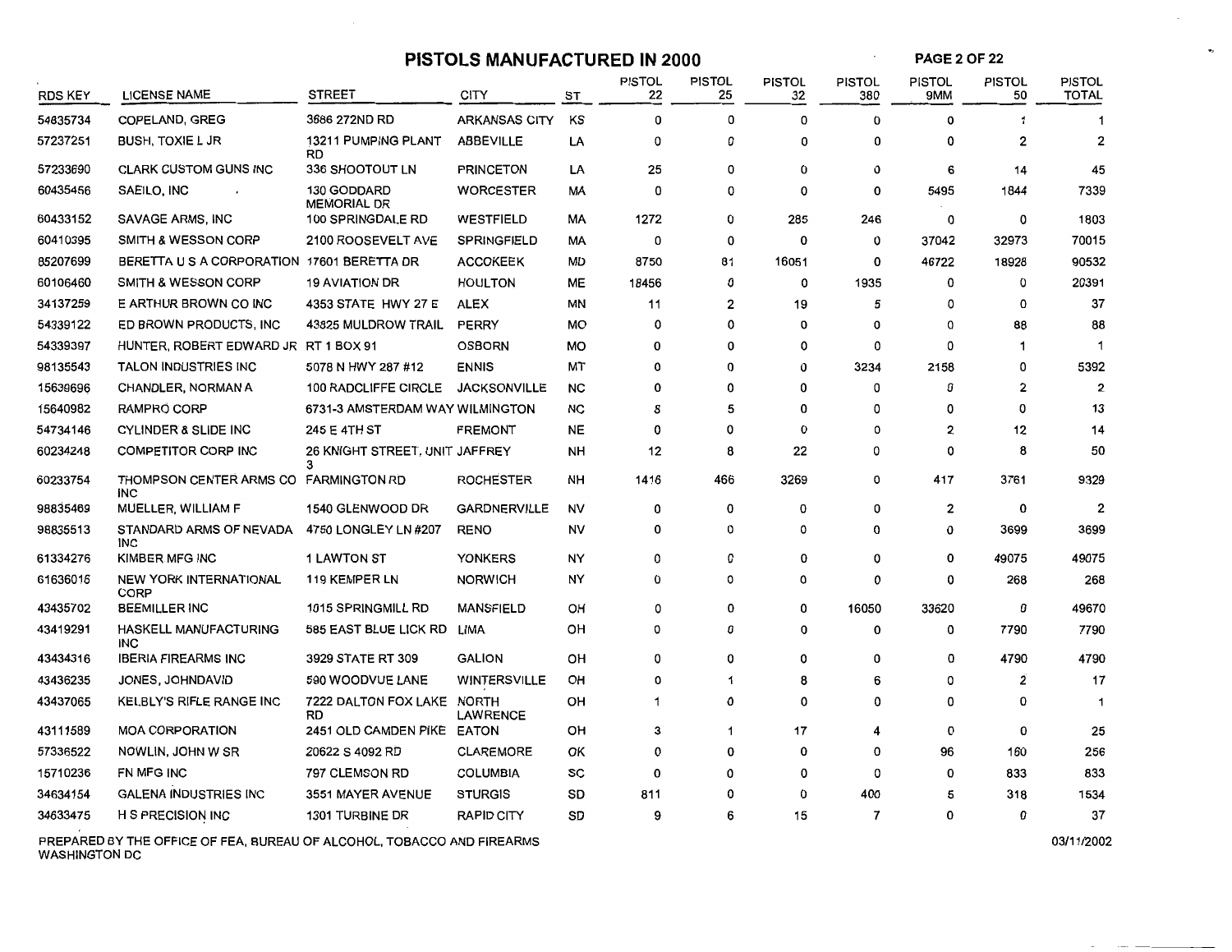# **PISTOLS MANUFACTURED IN 2000**

**PAGE** 3 OF 22

 $\sim$ 

 $\cdot$ 

 $\mathbf{v}_I$ 

| <b>RDS KEY</b> | <b>LICENSE NAME</b>                          | <b>STREET</b>                    | <b>CITY</b>           | ST        | <b>PISTOL</b><br>22 | <b>PISTOL</b><br>25 | <b>PISTOL</b><br>32 | <b>PISTOL</b><br>380 | <b>PISTOL</b><br>9MM | <b>PISTOL</b><br>50 | <b>PISTOL</b><br><b>TOTAL</b> |
|----------------|----------------------------------------------|----------------------------------|-----------------------|-----------|---------------------|---------------------|---------------------|----------------------|----------------------|---------------------|-------------------------------|
| 16238654       | <b>LEINAD INC</b>                            | 221 HWY 68 N                     | <b>DUCKTOWN</b>       | <b>TN</b> | 0                   | 0                   | 0                   |                      | 2000                 | 5490                | 7491                          |
| 57421953       | AMERICAN DERRINGER CORP                      | 127 N LACY DR                    | <b>WACO</b>           | TX        | 26                  | 0                   | 14                  | 499                  | 70                   | 837                 | 1446                          |
| 57541153       | <b>BOND ARMS INC</b>                         | 204 ALPHA LN                     | <b>GRANBURY</b>       | <b>TX</b> | 0                   | 0                   | 12                  | 0                    | 19                   | 1752                | 1783                          |
| 57438071       | CHIP MCCORMICK CORP                          | 1715 W FM 1626, STE 105 MANCHACA |                       | TX        | 0                   | 0                   | 0                   | 0                    | 0                    | 74                  | 74                            |
| 57439029       | DAWSON, DAVID J, JR                          | 3585 CR 272 # 300                | <b>LEANDER</b>        | <b>TX</b> | 0                   | 0                   | 0                   | 2                    | 2                    | 2                   | 6                             |
| 57600160       | FIREARMS INTERNATIONAL INC 5200 MITCHELLDALE | #E17                             | <b>HOUSTON</b>        | <b>TX</b> | 89                  | 0                   | 0                   | 0                    | 0                    | 0                   | 89                            |
| 57434417       | STI INTERNATIONAL, INC                       | <b>114 HALMAR COVE</b>           | <b>GEORGETOWN</b>     | TX        | Ò                   | 0                   | 0                   | 0                    | 0                    | 2403                | 2403                          |
| 57540601       | STRAYER VOIGT INC                            | 3435 ROY ORR BLVD<br>#200        | <b>GRAND PRARIE</b>   | тх        | 0                   | 0                   | 0                   | 0                    | 219                  | 842                 | 1061                          |
| 57600154       | <b>TEX-PRODUCTS INC</b>                      | 5200 MITCHELLDALE<br>#E17        | <b>HOUSTON</b>        | TX        | 0                   | 0                   | 0                   | 0                    | 0                    | 91                  | 91                            |
| 98787363       | ARMS TECHNOLOGY INC                          | 2779 DIRECTORS ROW               | <b>SALT LAKE CITY</b> | UT        | 18996               | 0                   | 0                   | 0                    | 0                    | 0                   | 18996                         |
| 98734026       | <b>NORTH AMERICAN ARMS INC</b>               | 2150 S 950 E                     | <b>PROVO</b>          | UT        | 0                   | 0                   | 5606                | 0                    | 0                    | 0                   | 5606                          |
| 60300037       | <b>CASPIAN ARMS LTD</b>                      | <b>75 CAL FOSTER DR</b>          | <b>WOLCOTT</b>        | VT        | 0                   | 0                   | n                   | 0                    | O                    | 1416                | 1416                          |
| 60300038       | <b>FOSTER INDUSTRIES INC</b>                 | 75 CAL FOSTER DR                 | <b>WOLCOTT</b>        | VT        | 0                   | 0                   | 0                   | 0                    | 0                    | 15 <sup>1</sup>     | 15                            |
| 60306096       | SQUIRES BINGHAM INTL INC                     | <b>190 JUNCTION RD</b>           | <b>HARDWICK</b>       | VT        | 0                   | 0                   | $\Omega$            | 0                    | O                    | 1451                | 1451                          |
| 99100026       | <b>ALCHEMY LTD</b>                           | 3202 C STREET NE                 | <b>AUBURN</b>         | <b>WA</b> | 0                   | 0                   | 0                   | 0                    | 0                    | 40                  | 40                            |
| 99114520       | <b>OLYMPIC ARMS INC</b>                      | 620-626 OLD PACIFIC<br>HWY SE    | <b>OLYMPIA</b>        | <b>WA</b> | 0                   | 0                   | 0                   | 0                    | 0                    | 339                 | 339                           |
| 99139150       | PREWITT, MICHAEL C                           | 20714 104TH PL SE                | <b>KENT</b>           | WA        | 0                   | 0                   |                     | 0                    | 0                    | 0                   |                               |
| 33937530       | <b>ENCOR TECHNOLOGIES INC</b>                | <b>1339 CONTINENTAL</b>          | <b>EAU CLAIRE</b>     | WI        | 0                   | 0                   | n                   | 0                    | 1000                 | 0                   | 1000                          |
| 33936970       | SUNNY HILL ENT INC                           | W1790 CTY HHH                    | <b>MALONE</b>         | W1        | 0                   | 0                   | 2                   | 0                    | O                    |                     | $\overline{2}$                |
| 58300047       | <b>CASULL ARMS CORP</b>                      | 87681 HWY 89                     | <b>AFTON</b>          | WY        | 0                   | 0                   | 0                   |                      | 0                    | n                   |                               |
|                |                                              |                                  |                       |           | 184577              | 23198               | 60527               | 108523               | 277176               | 308900              | 962901                        |

PREPARED BY THE OFFICE OF FEA, BUREAU OF ALCOHOL, TOBACCO AND FIREARMS WASHINGTON DC

 $\overline{\phantom{a}}$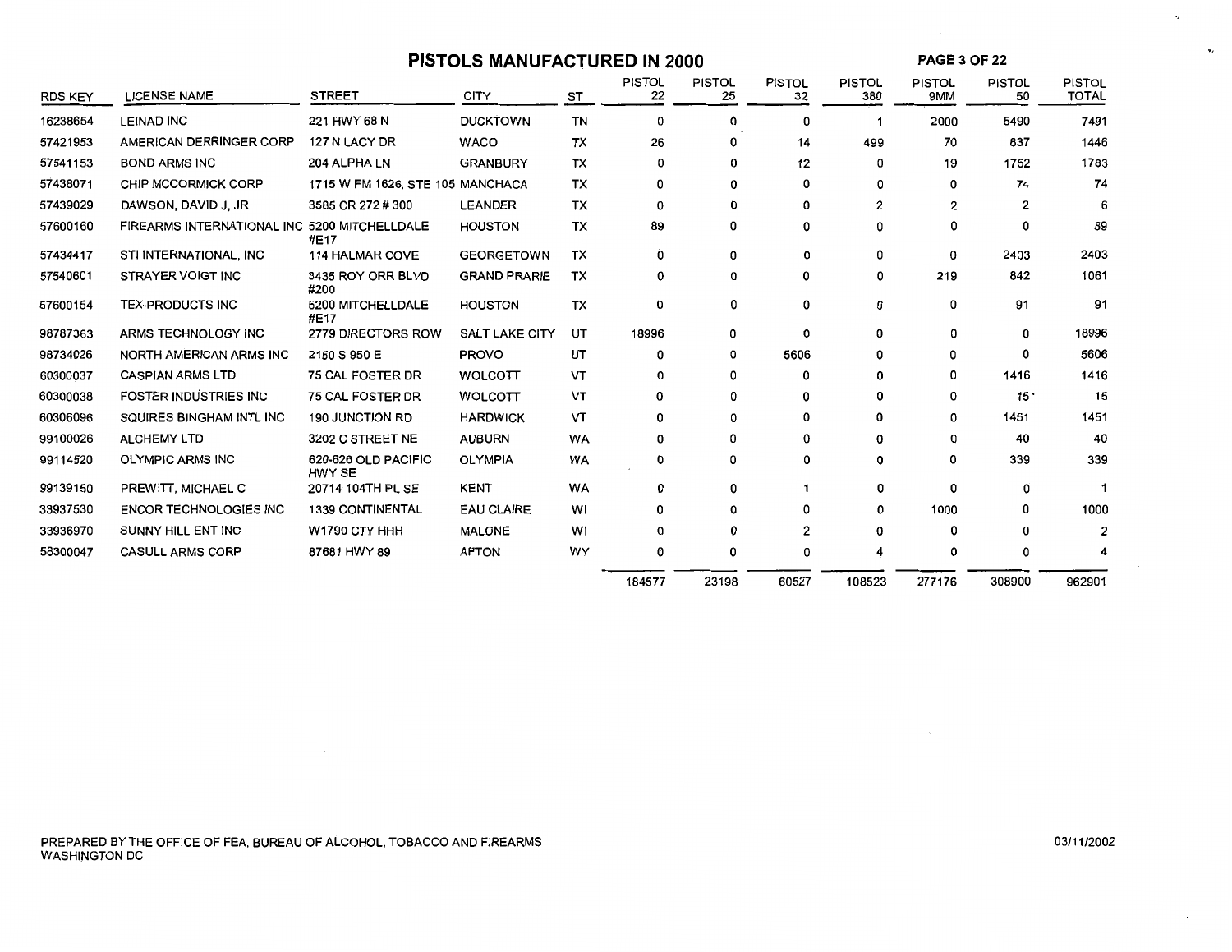# **REVOLVERS MANUFACTURED IN 2000**

**PAGE4** OF 22

 $\bullet$ 

 $\bullet_i$ 

| <b>RDS KEY</b> | <b>LICENSE NAME</b>                                    | <b>STREET</b>                    | <b>CITY</b>                    | ST        | <b>RVLR 22</b> | <b>RVLR 32</b> | <b>RVLR 357</b> | RVLR 38 | RVLR <sub>44</sub> |       | RVLR 50 RVLR TOTL |
|----------------|--------------------------------------------------------|----------------------------------|--------------------------------|-----------|----------------|----------------|-----------------|---------|--------------------|-------|-------------------|
| 57134716       | WILSONS GUN SHOP INC                                   | 2234 CR 719                      | <b>BERRYVILLE</b>              | <b>AR</b> | $\Omega$       | 0              | 17              | 0       | 0                  | 0     | 17                |
| 93340558       | <b>AMERICAN FRONTIER</b><br><b>FIREARMS</b>            | <b>40725 BROOK TRAILS</b><br>WAY | <b>AGUANGA</b>                 | CA        | 0              | 0              | 0               | 5       | 3                  |       | 9                 |
| 60635936       | CHARCO 2000                                            | 273 CANAL ST                     | <b>HUNTINGTON</b>              | <b>CT</b> | 0              | 0              | 150             | 6069    | 1751               | 0     | 7970              |
| 60633345       | <b>COLT'S MANUFACTURING CO</b><br><b>INC</b>           | 545 NEWPARK AVE                  | <b>WEST</b><br><b>HARTFORD</b> | СT        | 0              | 0              | 813             | 386     | 1320               | 6424  | 8943              |
| 60635732       | UNITED STATES FIREARMS<br><b>MANUFACTURING COMPANY</b> | 55 VAN DYKE AVE                  | <b>HARTFORD</b>                | <b>CT</b> | 0              | 7              | 0               | 49      | 49                 | 589   | 694               |
| 15900566       | AWA INTERNATIONAL INC                                  | 1450 SW 10 ST #3 B               | <b>DELRAY BEACH</b>            | <b>FL</b> | 0              | 22             | 672             | 0       | 203                | 2536  | 3433              |
| 15941170       | <b>HERITAGE MFG INC</b>                                | 4600 NW 135TH ST                 | <b>OPA LOCKA</b>               | FL        | 23830          | 0              | 0               | 0       | O                  | 0     | 23830             |
| 57233690       | <b>CLARK CUSTOM GUNS INC</b>                           | 336 SHOOTOUT LN                  | <b>PRINCETON</b>               | LA        | 0              | 0              | 0               | 2       | $\Omega$           | 0     | $\overline{2}$    |
| 60410395       | <b>SMITH &amp; WESSON CORP</b>                         | 2100 ROOSEVELT AVE               | <b>SPRINGFIELD</b>             | MA        | 8645           | 136            | 47895           | 50729   | 19639              | 3543  | 130587            |
| 60201484       | STURM RUGER & CO INC                                   | 411 SUNAPEE ST                   | <b>NEWPORT</b>                 | <b>NH</b> | 19375          | 1422           | 31248           | 2099    | 23458              | 34511 | 112113            |
| 61636016       | <b>NEW YORK INTERNATIONAL</b><br>CORP                  | <b>119 KEMPER LN</b>             | <b>NORWICH</b>                 | NY        | 39             | 11             | 152             | 0       | 362                | 62    | 626               |
| 34634039       | <b>D-MAX INC</b>                                       | 41428 - 15TH STREET              | <b>SPRINGFIELD</b>             | SD        | 168            | 0              | 0               | 0       | 0                  | 721   | 889               |
| 16238654       | <b>LEINAD INC</b>                                      | 221 HWY 68 N                     | <b>DUCKTOWN</b>                | TN        | 0              | 0              | 0               | 0       | 0                  | 705   | 705               |
| 16238596       | <b>MUNITIONS INTERNATIONAL</b><br>LAB INC              | 1345 B ENTERPRISE RD             | <b>PINEY FLATS</b>             | TN        | 0              | 0              | 0               | 0       | 0                  | 504   | 504               |
| 98734026       | <b>NORTH AMERICAN ARMS INC</b>                         | 2150 S 950 E                     | <b>PROVO</b>                   | UT        | 27326          | 0              | 0               | 0       | $\Omega$           | 0     | 27326             |
| 33937486       | SUPER SIX LLC                                          | 3806 W LISBON                    | <b>MILWAUKEE</b>               | WI        | 0              | 0              | 0               | 0       | Ω                  |       |                   |
| 58300047       | <b>CASULL ARMS CORP</b>                                | 87681 HWY 89                     | <b>AFTON</b>                   | WY        | 64             | 0              | 0               | 0       | ŋ                  |       | 64                |
| 58303091       | <b>FREEDOM ARMS INC</b>                                | 314 HWY 239                      | <b>FREEDOM</b>                 | WY        | 25             | 0              | 70              | 0       | 146                | 1000  | 1241              |
|                |                                                        |                                  |                                |           | 79472          | 1598           | 81017           | 59339   | 46931              | 50603 | 318960            |

 $\langle \cdot \rangle$ 

 $\mathcal{L}$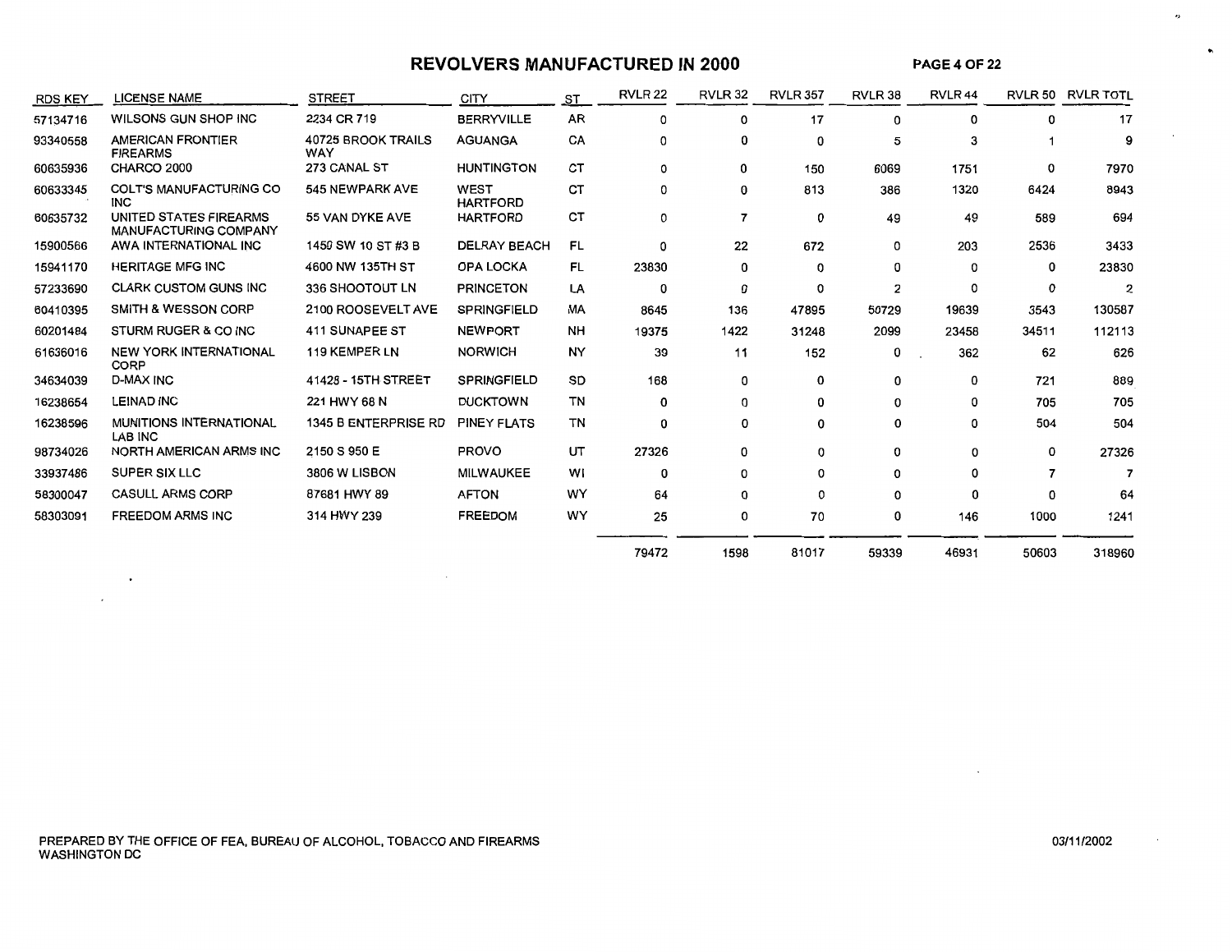# **RIFLES MANUFACTURED IN 2000 PAGE 5 OF 22**

 $\cdot$  ,

 $\bullet_{\rm c}$ 

| <b>RDS KEY</b> | <b>LICENSE NAME</b>                         | <b>STREET</b>                   | <b>CITY</b>             | ST        | <b>RIFLE MFG</b> |
|----------------|---------------------------------------------|---------------------------------|-------------------------|-----------|------------------|
| 57136797       | LOVELL, MICHAEL I                           | 100 EAST 13TH ST                | <b>SMACKOVER</b>        | AR        | 2                |
| 57135673       | <b>REYNOLDS, DARRELL W</b>                  | 1389 HWY 236 W                  | <b>LONOKE</b>           | AR        | 99               |
| 57134716       | WILSONS GUN SHOP INC                        | 2234 CR 719                     | <b>BERRYVILLE</b>       | AR        | 216              |
| 98638187       | DUNLYON R & D, INC                          | 52151 HWY 60                    | <b>MIAMI</b>            | AZ        | $\mathbf 1$      |
| 98638035       | <b>GRANITE MOUNTAIN ARMS INC</b>            | 3145 W HIDDEN ACRES             | PRESCOTT                | AZ        | 45               |
| 98637328       | LAZZERONI, INC                              | 1415 S CHERRY                   | <b>TUCSON</b>           | <b>AZ</b> | 28               |
| 98635726       | MCMILLAN BROS RIFLE CO, INC                 | <b>1638 W KNUDSON SUITE B</b>   | <b>PHOENIX</b>          | AZ        | 372              |
| 98638387       | PROFESSIONAL ORDNANCE INC                   | 1070 METRIC DR                  | <b>LAKE HAVASU CITY</b> | AZ        | 2614             |
| 98636542       | ROBAR COMPANIES, INC                        | 21438 N 7TH AVE SUITE B         | <b>PHOENIX</b>          | AZ        | 109              |
| 98614472       | STURM RUGER & CO INC                        | 200 RUGER RD                    | PRESCOTT                | AZ        | 4622             |
| 98600187       | WELLS, FRED F                               | 110 N SUMMIT                    | <b>PRESCOTT</b>         | AZ        | 2                |
| 98643797       | <b>WESTERN ORDNANCE INTERNATIONAL CORP</b>  | 1701 W 10TH ST #14              | <b>TEMPE</b>            | <b>AZ</b> | $\overline{c}$   |
| 99516687       | CONDOR MFG CO                               | 415 W MAGNOLIA AVE              | <b>GLENDALE</b>         | CA        |                  |
| 96838244       | <b>CURTIS, LEVERETTE CHARLES</b>            | 1901 LOPEZ DR                   | <b>ANTIOCH</b>          | CA        | 3                |
| 99537023       | <b>ENTREPRISE ARMS INC</b>                  | <b>15861 BUSINESS CENTER DR</b> | <b>IRWINDALE</b>        | CA        | 990              |
| 93337167       | GUIETTE MANUFACTURING INC                   | 10704 PROSPECT AVE STE D        | <b>SANTEE</b>           | CA        | 5                |
| 99536966       | <b>LANTHIER, ROBERT</b>                     | 3206 W MAGNOLIA BLVD            | <b>BURBANK</b>          | CA        | $\mathbf{1}$     |
| 96838384       | <b>LITHGOW INC</b>                          | 8240 BELVEDERE AVE STE B        | <b>SACRAMENTO</b>       | CA        | 40               |
| 97737736       | NORMAN, JAMES W                             | <b>390 BUCKLEY RD</b>           | <b>SAN LOUIS OBISPO</b> | CA        | -1               |
| 93340084       | RITCHIE, WILLIAM RAYMOND                    | <b>1653 PLUM LANE</b>           | <b>REDLANDS</b>         | CA        | 32               |
| 97738092       | ROGUE RIV RIFLEWORKS INC/JOHN RIBGY & CO    | 500 LINNE RD STE D              | <b>PASO ROBLES</b>      | CA        | 43               |
| 97738185       | <b>SEARCY, BERNARD L</b>                    | 12049 BORON AVE                 | <b>BORON</b>            | CA        | 13               |
| 58437358       | ALVEY, GARY                                 | 237 27 1/4 RD #1                | <b>GRAND JUNCTION</b>   | co        | 8                |
| 58437579       | <b>AWI LLC</b>                              | 600 OAK AVE                     | <b>EATON</b>            | co        | 188              |
| 58437084       | <b>BURGE, RALPH ANTHONY</b>                 | 20951 COUNTY RD #30             | <b>WESTON</b>           | co        | $\mathbf 1$      |
| 60635936       | CHARCO 2000                                 | <b>273 CANAL ST</b>             | <b>HUNTINGTON</b>       | CT        | 1827             |
| 60633345       | COLT'S MANUFACTURING CO INC                 | 545 NEWPARK AVE                 | <b>WEST HARTFORD</b>    | СT        | 29950            |
| 60600773       | O F MOSSBERG & SONS INC                     | 7 GRASSO AVE                    | <b>NORTH HAVEN</b>      | CT        | 8                |
| 60634420       | PRECISION ARMS INC                          | 640 FEDERAL RD                  | <b>BROOKFIELD</b>       | <b>CT</b> | 14               |
| 60600006       | <b>PROVOST'S PRECISION PISTOLS LLC</b>      | <b>22 SUNRISE TERRACE</b>       | <b>WEATOGUE</b>         | CT        | $\overline{2}$   |
| 60600760       | THE MARLIN FIREARMS CO                      | 100 KENNA DR                    | <b>NORTH HAVEN</b>      | СT        | 287418           |
| 60636056       | US REPEATING ARMS COMPANY                   | <b>275 WINCHESTER AVE</b>       | <b>NEW HAVEN</b>        | CT        | 116616           |
| 15900053       | <b>FALCON TRADE &amp; TRANSPORATION INC</b> | 1019 HOLBROOK CT#B-3            | PORT SAINT LUCIE        | FL        | 63               |

PREPARED BY THE OFFICE OF FEA, BUREAU OF ALCOHOL, TOBACCO AND FIREARMS ON A CONSTRUCTION ON A CONSTRUCTION ON A CONSTRUCTION ON A CONSTRUCTION ON A CONSTRUCTION ON A CONSTRUCTION ON A CONSTRUCTION ON A CONSTRUCTION ON A CO WASHINGTON DC

 $\bullet$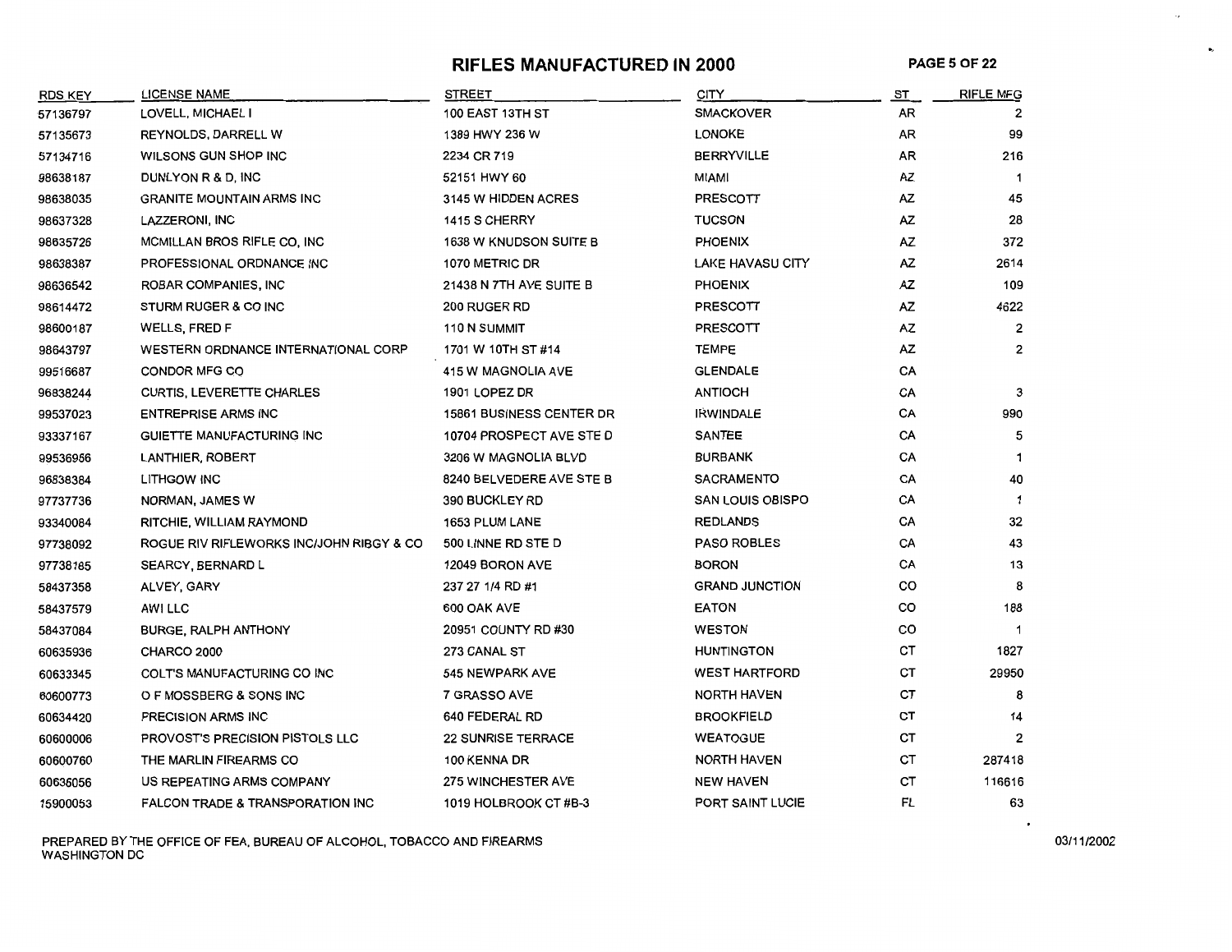## **RIFLES MANUFACTURED IN 2000 PAGE6 OF22**

 $\hat{\mathcal{L}}$ 

 $\cdot$ 

| <b>RDS KEY</b> | <b>LICENSE NAME</b>                    | <b>STREET</b>                | <b>CITY</b>            | <b>ST</b> | <b>RIFLE MFG</b> |
|----------------|----------------------------------------|------------------------------|------------------------|-----------|------------------|
| 15940806       | KEL TEC CNC INDUSTRIES INC             | 1475 COX ROAD                | COCOA                  | FL        | 345              |
| 15948454       | PICKETT WEAPONRY SERVICE INC           | 25220 W NEWBERRY RD          | <b>NEWBERRY</b>        | FL        | 4                |
| 15947529       | PRACHAR, MICHAEL W                     | 4372 NEFF LAKE RD            | <b>BROOKSVILLE</b>     | FL        | 8                |
| 15946787       | <b>SERBU FIREARMS INC</b>              | 6001 JOHNS RD #144           | TAMPA                  | FL        | 90               |
| 15946669       | SMITH, TIMOTHY E                       | 3761 RECKER HWY              | <b>WINTER HAVEN</b>    | FL        | 1                |
| 15800115       | <b>HERITAGE CUSTOM ARMS, LLC</b>       | 250 KELLER RD                | <b>ROSSVILLE</b>       | GA        | 6                |
| 15839847       | KING, ROY A                            | 77 KING RD NW                | <b>ADAIRSVILLE</b>     | GA        | $\mathbf{1}$     |
| 15840177       | <b>MASTERPIECE ARMS INC</b>            | 217 BRUMBELOW RD             | CARROLLTON             | GA        | 139              |
| 15840160       | SHAWNEE RIFLE CO INC                   | 323-A CARL VINSON PKWY       | <b>WARNER ROBINS</b>   | GA        | $\mathbf{1}$     |
| 54235453       | DOUBLE DEUCE INC                       | 24276 240TH ST               | <b>CARROLL</b>         | İΑ        | 134              |
| 98235032       | <b>BAT MACHINE CO INC</b>              | <b>11570 N BRUSS RD</b>      | RATHDRUM               | ID        | $\overline{2}$   |
| 98235118       | <b>EVOLUTION INC</b>                   | RT 2 BOX 763-L               | <b>GRANGEVILLE</b>     | ID        | 4                |
| 98235262       | <b>GRAY, BOYD LESTER</b>               | 26884 PEARL RD               | <b>PARMA</b>           | ID        | 160              |
| 98235063       | <b>HOENIG, GEORGE</b>                  | 6521 MORTON DR               | <b>BOISE</b>           | ID        | 2                |
| 98200007       | OCTOBER COUNTRY MUZZLELOADING, INC     | 6272 N GOVERNMENT WAY        | <b>COEUR D ALENE</b>   | ID        | $\overline{7}$   |
| 98200093       | ROMANS, STEVE DALE                     | 1981 BLIZZARD MT RD          | <b>ARCO</b>            | 1D        | 6                |
| 98233354       | S D MEACHAM TOOL & HARDWARE CO INC     | 1070 ANGEL RIDGE RD          | <b>PECK</b>            | ID        | 23               |
| 33636039       | <b>ARMALITE INC</b>                    | 745 S HANFORD ST             | <b>GENESEO</b>         | IL        | 8475             |
| 33637390       | <b>DS ARMS INC</b>                     | 27W990 INDUSTRIAL AVE        | <b>LAKE BARRINGTON</b> | IL        | 948              |
| 33617951       | <b>PWA INC</b>                         | 1305 W 11TH ST               | <b>MILAN</b>           | IL        | 2964             |
| 33637004       | <b>ROCK RIVER ARMS INC</b>             | 101 NOBLE ST                 | <b>CLEVELAND</b>       | ΙL        | 191              |
| 33635798       | <b>SPRINGFIELD INC</b>                 | 420 W MAIN ST                | <b>GENESEO</b>         | 11        | 9506             |
| 43538177       | ALLEN, JEFFREY BRIAN                   | 854 E CR 50 N                | <b>DANVILLE</b>        | IN        | -1               |
| 43537606       | <b>ECHELBERGER, RON L</b>              | 610 PICCADILLI RD            | <b>ANDERSON</b>        | IN        | 2                |
| 43537660       | GORDON, GERALD PAUL JR                 | 617 W PORTER ST              | <b>CROWN POINT</b>     | IN        | 686              |
| 54800100       | <b>GUCCIANO, GARY L</b>                | RR1 BOX 20B BUILDING A       | <b>HARVEYVILLE</b>     | KS        | $2$ .            |
| 54835636       | HARRISON, STEVEN W                     | 5444 SE 10TH ST              | <b>COLUMBUS</b>        | KS        |                  |
| 46137399       | COLE, GARY LEE                         | 3191 SPEARS RD               | <b>SCOTTSVILLE</b>     | KY        | 11               |
| 46136888       | <b>COMPASSECO INC</b>                  | <b>151 ATKINSON HILL AVE</b> | <b>BARDSTOWN</b>       | KY.       | 97               |
| 46133576       | LANDEN, RANDAL S                       | 1200 ONEAL RD                | <b>LONDON</b>          | ΚY        | 5                |
| 46137026       | <b>REMINGTON ARMS COMPANY, INC</b>     | 22 RIFE TRAIL                | <b>HICKORY</b>         | ΚY        | 60231            |
| 57233690       | <b>CLARK CUSTOM GUNS INC</b>           | 336 SHOOTOUT LN              | <b>PRINCETON</b>       | LA        | 60               |
| 60434429       | H & R 1871 INC NEW ENGLAND FIREARMS CO | 60 INDUSTRIAL ROWE           | <b>GARDNER</b>         | МA        | 57753            |

PREPARED BY THE OFFICE OF FEA, BUREAU OF ALCOHOL, TOBACCO AND FIREARMS 03/11/2002 WASHINGTON DC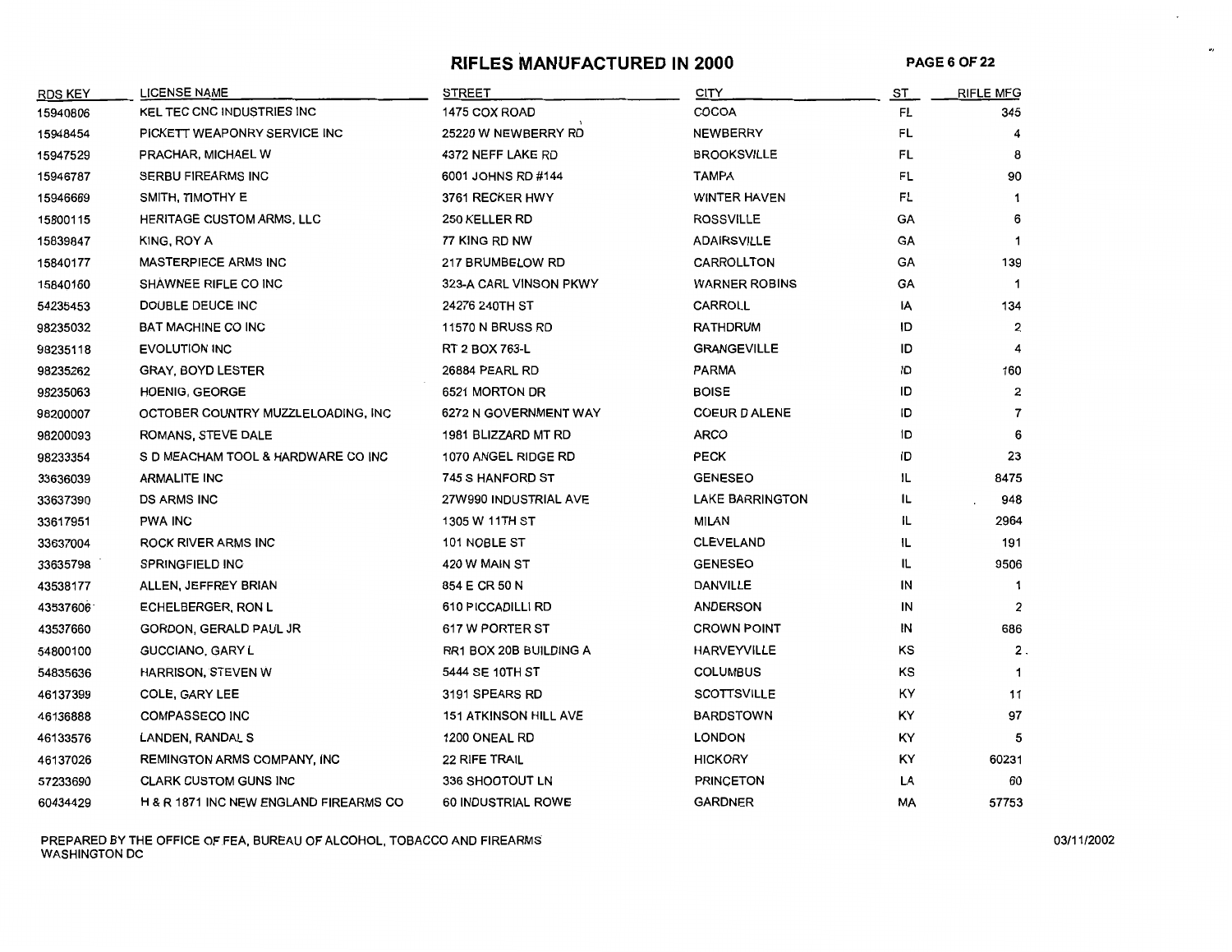# **RIFLES MANUFACTURED IN 2000 PAGE 7 OF 22**

 $\overline{\phantom{a}}$ 

 $\bullet$ 

| <b>RDS KEY</b> | LICENSE NAME                                | STREET                                              | <b>CITY</b>                | ST        | <b>RIFLE MFG</b> |
|----------------|---------------------------------------------|-----------------------------------------------------|----------------------------|-----------|------------------|
| 60435456       | SAEILO, INC                                 | 130 GODDARD MEMORIAL DR                             | WORCESTER                  | МA        | 2665             |
| 60433152       | SAVAGE ARMS, INC                            | <b>100 SPRINGDALE RD</b>                            | <b>WESTFIELD</b>           | МA        | 158136           |
| 60436463       | ZITTA, ALLAN P                              | RT 5 & 10                                           | <b>BERNARDSTON</b>         | МA        | 6                |
| 85234826       | ARMSCORP USA INC                            | 4424 JOHN AVE                                       | <b>BALTIMORE</b>           | MD        | 206              |
| 85207699       | BERETTA U S A CORPORATION                   | 17601 BERETTA DR                                    | <b>ACCOKEEK</b>            | MD        | 759              |
| 85236960       | SIKORA, WILLIAM J III                       | 1907 NELSON MILL RD                                 | <b>JARRETTSVILLE</b>       | MD        | 3                |
| 60134465       | BUSHMASTER FIREARMS BFI/QUALITY PARTS CO    | 999 ROOSEVELT TRAIL BLDG 3                          | <b>WINDHAM</b>             | МE        | 39932            |
| 60134643       | GENERAL DYNAMICS WEAPON SYSTEMS INC         | 291 NORTH ST                                        | <b>SACO</b>                | ME        | 3673             |
| 60133329       | <b>ISLAND MARINE SUPPORT SERVICES, INC.</b> | SCHOONER LANDING CHANDLERY MAINE DAMARISCOTTA<br>sт |                            | ME        |                  |
| 43843870       | ANTHONY W GILKES INC                        | 1522 W 40TH ST                                      | <b>FREMONT</b>             | МI        | 12               |
| 43843508       | BABIAR, MILAN S & MAKINSON, NICHOLAS J      | 2249 HIDDEN VALLEY DR                               | <b>HOWELL</b>              | ΜΙ        |                  |
| 43813395       | <b>FALLING BLOCK WORKS INC</b>              | 6121 ZINK RD                                        | MAYBEE                     | мі        | 2                |
| 43800195       | LAYNE, TIM                                  | 890 22 MILE RD                                      | <b>SAND LAKE</b>           | м١        | 1                |
| 34136671       | ACROMETAL COMPANIES, INC                    | <b>210 NE 10TH AVE</b>                              | <b>BRAINERD</b>            | ΜN        | 7965             |
| 34135232       | DEFENSE PROCUREMENT MFG SERVICES INC        | <b>13983 INDUSTRY AVE</b>                           | <b>BECKER</b>              | ΜN        | 5869             |
| 34137259       | E ARTHUR BROWN CO INC                       | 4353 STATE HWY 27 E                                 | <b>ALEX</b>                | ΜN        | 29               |
| 34136294       | <b>HESSELTD</b>                             | 9487 INVER GROVE TRAIL                              | <b>INVER GROVE HEIGHTS</b> | ΜN        | 967              |
| 34136974       | <b>JP ENTERPRISES INC</b>                   | 7605 128TH ST N BUILDING                            | <b>WHITE BEAR LAKE</b>     | ΜN        | 70               |
| 34136841       | MAKI, LON J.                                | 12257 CO RD 435                                     | <b>GOODLAND</b>            | ΜN        | 1                |
| 34136480       | PINE TECHNICAL COLLEGE                      | 900 4TH ST SE                                       | PINE CITY                  | ΜN        | 1                |
| 34136507       | SCOTT, ALBERT JAMES                         | RT 1 BOX 642                                        | <b>AITKIN</b>              | MN        | -1               |
| 54339594       | AUSTIN & HALLECK INC                        | 1099 WELT                                           | <b>WESTON</b>              | MO        | 2287             |
| 54340562       | ED BROWN CUSTOM, INC.                       | 43825 MULDROW TRAIL                                 | PERRY                      | MO        | 26               |
| 54339122       | ED BROWN PRODUCTS, INC.                     | 43825 MULDROW TRAIL                                 | PERRY                      | <b>MO</b> | 12               |
| 54336452       | HAHN, LLOYD                                 | 3101 SUSSEX                                         | <b>ST CHARLES</b>          | MO        | -1               |
| 54339630       | RH MACHINE & CONSULTING INC                 | 2999 ENGLISH RD                                     | <b>PACIFIC</b>             | MО        | 10               |
| 54340095       | SEILER INSTRUMENTS & MFG COMPANY INC        | 170 E KIRKHAM AVE                                   | <b>SAINT LOUIS</b>         | MO        | 2107             |
| 16436355       | <b>WELLS, JAMES KEITH</b>                   | 246 MAGNOLIA HILL RD                                | <b>WAYNESBORO</b>          | МS        | 5                |
| 98100053       | <b>AXTELL RIFLE CO INC</b>                  | 353 MILL CREEK RD                                   | <b>SHERIDAN</b>            | МΤ        | 16               |
| 98155388       | C SHARPS ARMS CO INC                        | <b>100 CENTENNIAL DR</b>                            | <b>BIG TIMBER</b>          | MT        | 416              |
| 98135432       | COOPER FIREARMS OF MONTANA INC              | 4004 GWY 93 N                                       | <b>STEVENSVILLE</b>        | МT        | 1077             |
| 98134479       | <b>GESKE, GERALD</b>                        | <b>18 BRIAN COURT</b>                               | <b>SUPERIOR</b>            | МT        | 6                |
| 98109328       | MONARCH TOOL COMPANY, INC                   | 3702 MEYER LN                                       | <b>STEVENSVILLE</b>        | МТ        | $\overline{2}$   |

PREPARED BY THE OFFICE OF FEA, BUREAU OF ALCOHOL, TOBACCO AND FIREARMS ON A CONSTRUCTION ON A CONSTRUCTION ON A CONSTRUCTION ON A CONSTRUCTION ON A CONSTRUCTION ON A CONSTRUCTION ON A CONSTRUCTION ON A CONSTRUCTION ON A CO WASHINGTON DC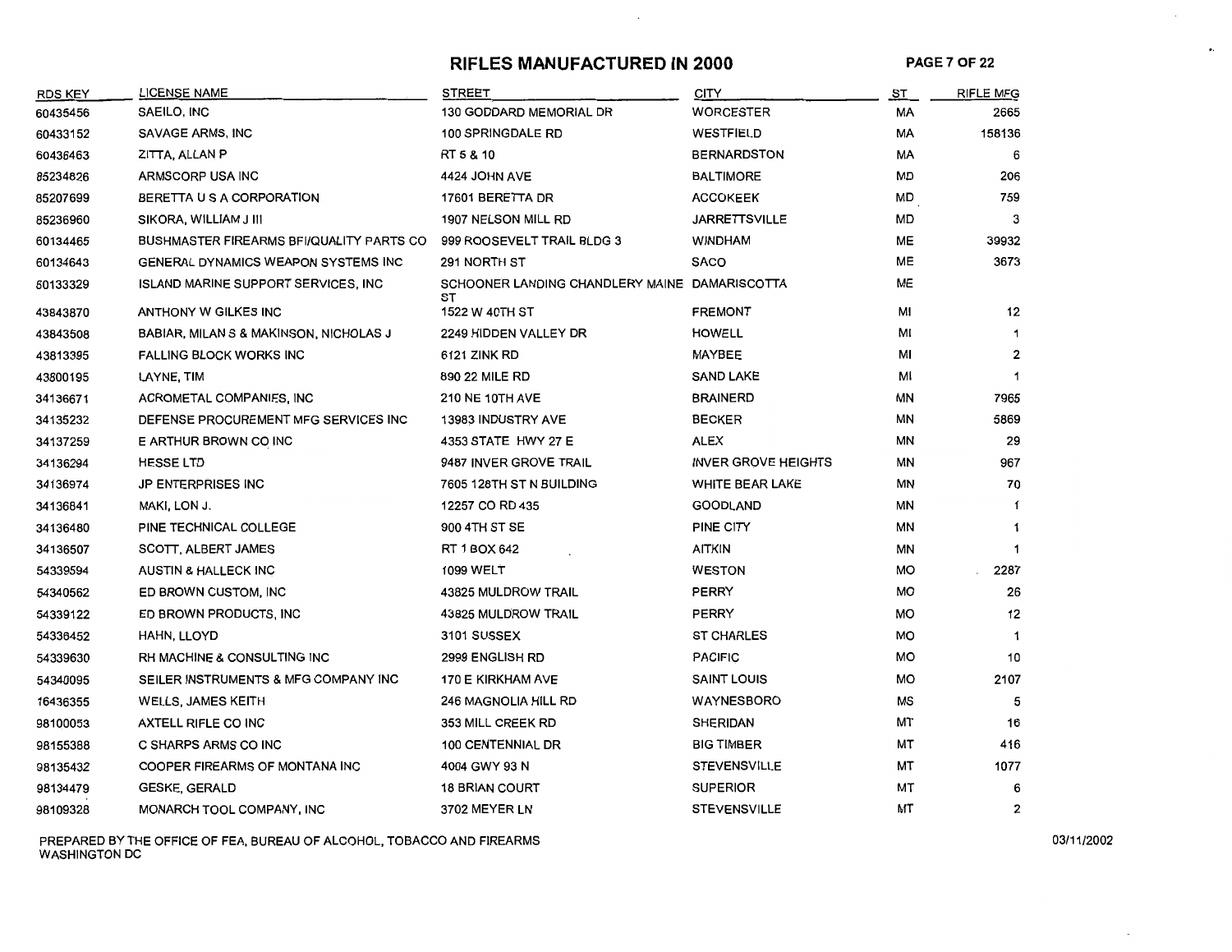# **RIFLES MANUFACTURED IN 2000 PAGE 8 OF** 22

 $\ddot{\phantom{0}}$ 

| <b>RDS KEY</b> | <b>LICENSE NAME</b>                  | STREET                         | <b>CITY</b>           | ST        | <b>RIFLE MFG</b> |
|----------------|--------------------------------------|--------------------------------|-----------------------|-----------|------------------|
| 98134111       | NOREEN, PETER HENNING                | 5075 BUENA VISTA DR            | <b>BELGRADE</b>       | MT        | 14               |
| 98133799       | POWDER RIVER RIFLE CO INC            | 201 CENTENNIAL DR              | <b>BIG TIMBER</b>     | МT        | 918              |
| 98135405       | PURSLEY, AARON & OTTO, RONALD ROBERT | <b>BOX 336</b>                 | <b>BIG SANDY</b>      | МТ        | 8                |
| 15639696       | <b>CHANDLER, NORMAN A</b>            | 100 RADCLIFFE CIRCLE           | <b>JACKSONVILLE</b>   | NС        | 10               |
| 15685250       | <b>FLACK, PHIL</b>                   | <b>18 SUNSET DR</b>            | <b>ASHEVILLE</b>      | <b>NC</b> | 1                |
| 15640357       | HILTS, RICHARD JAY                   | RT 6 BOX 182                   | <b>HERTFORD</b>       | <b>NC</b> | $\mathbf 1$      |
| 15600135       | WWW USA LLC                          | 3305 WESTWOOD IND DR           | <b>MONROE</b>         | NC        | $\mathbf 1$      |
| 54733630       | <b>HATCHER, TODD M</b>               | <b>HC 55 BOX 10</b>            | <b>ELSIE</b>          | <b>NE</b> | 32               |
| 54733288       | TANK, JON                            | 1777 COUNTY RD 20              | <b>FREMONT</b>        | <b>NE</b> | -1               |
| 60233601       | <b>COBBIN, PHILIP THOMAS</b>         | RR 2 BOX 918B GRAFTON TPKE     | CANAAN                | <b>NH</b> | $\mathbf 1$      |
| 60201484       | STURM RUGER & CO INC                 | 411 SUNAPEE ST                 | <b>NEWPORT</b>        | <b>NH</b> | 304395           |
| 60233754       | THOMPSON CENTER ARMS CO INC          | <b>FARMINGTON RD</b>           | <b>ROCHESTER</b>      | NН        | 17182            |
| 60234420       | TIFFIN MILLER CORP                   | 15 DEBBIE DR                   | PELHAM                | NH        | 1                |
| 58534617       | <b>ROBERTSON, CHARLES R</b>          | 9812-A COCHITI SE              | <b>ALBUQUERQUE</b>    | <b>NM</b> | 2                |
| 98835501       | <b>CALICO LIGHT WEAPON SYSTEMS</b>   | <b>1489 GREG ST</b>            | <b>SPARKS</b>         | NV        | 95               |
| 98835517       | DEBORD, CURTIS LEE                   | <b>1469 GREG ST</b>            | <b>SPARKS</b>         | NV        | 27               |
| 98835309       | <b>EDMAC INC</b>                     | 21 CYGNET DR #100              | <b>CARSON CITY</b>    | NV        |                  |
| 98835495       | U S ORDNANCE INC                     | 1469 GREG ST #A                | <b>SPARKS</b>         | NV        | 186              |
| 61134915       | ARGUS PUBLICATIONS INC               | 110 8TH ST                     | <b>BROOKLYN</b>       | NY        | 61387            |
| 61435045       | CAMBRIDGE VALLEY MACHINING INC       | PERRY LANE                     | <b>CAMBRIDGE</b>      | NY        | 43               |
| 61635527       | <b>REMINGTON ARMS CO, INC</b>        | <b>14 HOEFLER AVE</b>          | <b>ILION</b>          | NY        | 190018           |
| 43435702       | <b>BEEMILLER INC</b>                 | 1015 SPRINGMILL RD             | <b>MANSFIELD</b>      | OН        | 12390            |
| 43437817       | <b>BLACK BEAR MFG LTD</b>            | 10080 NORTH PALMYRA RD         | <b>NORTH JACKSON</b>  | OН        | 26               |
| 43136652       | <b>GROVE, TODD ANDREW</b>            | 32-R FOSS WAY #F               | TROY                  | OH        | 220              |
| 43436235       | JONES JOHNDAVID                      | 590 WOODVUE LANE               | WINTERSVILLE          | <b>OH</b> | 10               |
| 43437065       | KELBLY'S RIFLE RANGE INC             | 7222 DALTON FOX LAKE RD        | <b>NORTH LAWRENCE</b> | OH        | 407              |
| 43479505       | LANDIES, ROBERT I                    | 310 PARK DR                    | <b>CHARDON</b>        | OH        | 82               |
| 43483421       | MIHAITA, ION                         | 5416 DETROIT AVE               | <b>CLEVELAND</b>      | OН        | 2416             |
| 43437297       | SCOFIELD, ROBERT LEE                 | 3271 LARCHMONT AVE NE          | WARREN                | OH        | $\mathbf 1$      |
| 43436989       | SHIVAK, RANDALL R                    | 1455 LOWELL STREET (REAR)      | <b>ELYRIA</b>         | OH        | 1                |
| 43437699       | <b>WALTER, JAMES F</b>               | 19605 NICKLE PLATE DIAGONAL RD | <b>WELLINGTON</b>     | OH        | 11               |
| 43136612       | <b>WELLS, GREGORY F</b>              | 7777 HIVNOR RD                 | <b>CROOKSVILLE</b>    | OН        | $\overline{7}$   |
| 57334849       | CROSSNO, DAVE                        | 23380 N ANDERSON RD            | <b>ARCADIA</b>        | ΟК        | 1                |

PREPARED BY THE OFFICE OF FEA, BUREAU OF ALCOHOL, TOBACCO AND FIREARMS 0311112002 WASHINGTON DC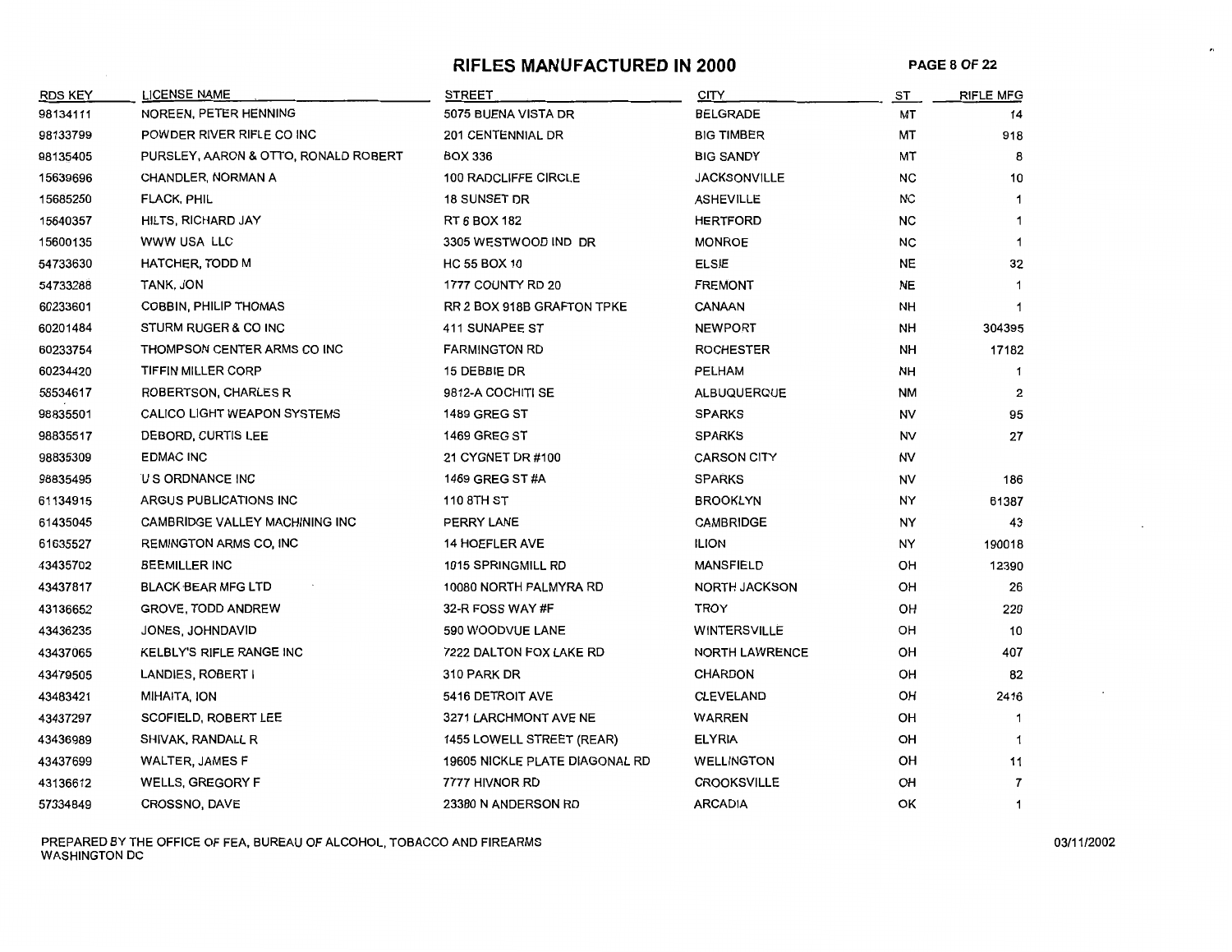### **RIFLES MANUFACTURED IN 2000 PAGE9 OF22**

 $\boldsymbol{\theta}$ 

| <b>RDS KEY</b> | <b>LICENSE NAME</b>                  | <b>STREET</b>            | <b>CITY</b>             | ST | <b>RIFLE MFG</b> |
|----------------|--------------------------------------|--------------------------|-------------------------|----|------------------|
| 57336427       | <b>FARLEY, JAMES SHELTON</b>         | 10805 SE 84TH            | OKLAHOMA CITY           | OK | 42               |
| 57337041       | <b>FLEMING, JAMES</b>                | HC 63 BOX 196            | <b>RED OAK</b>          | ОΚ |                  |
| 57337084       | TROMIX CORPORATION                   | 405 N WALNUT #8          | <b>BROKEN ARROW</b>     | ОΚ | 8                |
| 57336699       | ZIMMERMAN, DAN B                     | 3840 SW 113TH            | OKLAHOMA CITY           | ОΚ |                  |
| 99337203       | LOOCK MANUFACTURING CO INC           | 21210 SW JOHNSON ST      | <b>ALOHA</b>            | 0R | 6                |
| 99309311       | POLICE AUTOMATIC WEAPONS SERVICE INC | 8175 RIVER RD NE         | <b>SALEM</b>            | OR | 25               |
| 99336982       | ROGUE RIFLE COMPANY INC              | <b>11 FIRST ST</b>       | <b>PROSPECT</b>         | 0R | 5441             |
| 99337182       | TNW FIRERMS INC                      | 55325 TIMBER RD BLDG A   | <b>VERNONIA</b>         | 0R | 203              |
| 99337705       | <b>WILLIAMS ARMS COMPANY</b>         | 739 CURTIS COURT         | <b>SISTERS</b>          | 0R | 3                |
| 82337152       | <b>BANSNER, MARK A</b>               | 261 E MAIN ST            | <b>ADAMSTOWN</b>        | PA |                  |
| 82338992       | BORDEN, JAMES F                      | <b>RR 1 BOX 250BC</b>    | <b>SPRINGVILLE</b>      | PA | 77               |
| 82339102       | <b>HAMMONDS, CLARENCE H</b>          | 415 GREENWAY             | <b>RED LION</b>         | PA | 8                |
| 82300130       | HOPEWELL, LEE D                      | <b>RD 2 BOX 577 F</b>    | NORTHUMBERLAND          | PA |                  |
| 82339132       | <b>KEYSTONE SPORTING ARMS INC</b>    | <b>RD 2 BOX 20</b>       | <b>MILTON</b>           | PA | 11846            |
| 82339664       | MILLER, FLOYD F JR                   | <b>RD 2 BOX 500EE</b>    | <b>KUNKLETOWN</b>       | PA | 1                |
| 82339431       | PICCARRETA, RICHARD D                | <b>HCR 64 BOX 33C</b>    | <b>HUNTINGTON MILLS</b> | PA |                  |
| 82311979       | ROBERT HART & SON INC                | <b>401 MONTGOMERY ST</b> | <b>NESCOPECK</b>        | PA | 13               |
| 82340096       | SMITH, KENNETH M SR                  | 450 SMITH LN             | <b>PALMYRA</b>          | PA | $\overline{2}$   |
| 15735423       | <b>ARMITAGE INTL LTD</b>             | 1635A BLUE RIDGE BLVD    | <b>SENECA</b>           | sc | 301              |
| 15736337       | GEIGES INSTRUMENTS INC               | 4143 SEBAGO RD           | YONGES ISLAND           | SC | 11               |
| 15735931       | JARRETT RIFLES INC                   | 383 BROWN RD             | <b>JACKSON</b>          | SC | 2                |
| 15736449       | RAWL, JAMES BERNARD                  | <b>HWY 14</b>            | <b>LAURENS</b>          | SC | 2                |
| 34606531       | DAKOTA ARMS INC                      | <b>HC 55 BOX 326</b>     | <b>STURGIS</b>          | SD | 383              |
| 34633475       | <b>H S PRECISION INC</b>             | 1301 TURBINE DR          | <b>RAPID CITY</b>       | SD | 275              |
| 34633933       | <b>MAYER, LOUIS</b>                  | <b>422 N MAIN</b>        | <b>ISABEL</b>           | SD | $\overline{1}$   |
| 34606554       | <b>MILLER ARMS INC</b>               | PURL ST BOX 260          | <b>ST ONGE</b>          | SD | 15               |
| 34634111       | SATTERLEE, STUART                    | <b>ECHO MOUNTAIN RD</b>  | <b>DEADWOOD</b>         | SD | $\overline{1}$   |
| 16236907       | <b>BARRETT FIREARMS MFG INC</b>      | 5926 MILLER LANE         | <b>MURFREESBORO</b>     | TN | 586              |
| 16200121       | <b>JARVIS, MICHAEL KEITH</b>         | 104 SARTAIN RD           | <b>MANCHESTER</b>       | TN | $\mathbf 1$      |
| 16238654       | <b>LEINAD INC</b>                    | 221 HWY 68 N             | <b>DUCKTOWN</b>         | TN | 1380             |
| 16235354       | <b>OWEN, MILTON K</b>                | 1200 SLAYDEN RD          | <b>MOSCOW</b>           | TN | 2                |
| 57454185       | BILL WISEMAN & CO, INC               | 18456 ST HWY 6 S         | <b>COLLEGE STATION</b>  | ТX |                  |
| 57634159       | <b>BRILEY MANUFACTURING INC</b>      | 1230 LUMPKIN             | <b>HOUSTON</b>          | TX | $\overline{2}$   |

PREPARED BY THE OFFICE OF FEA, BUREAU OF ALCOHOL, TOBACCO AND FIREARMS 03/11/2002 WASHINGTON DC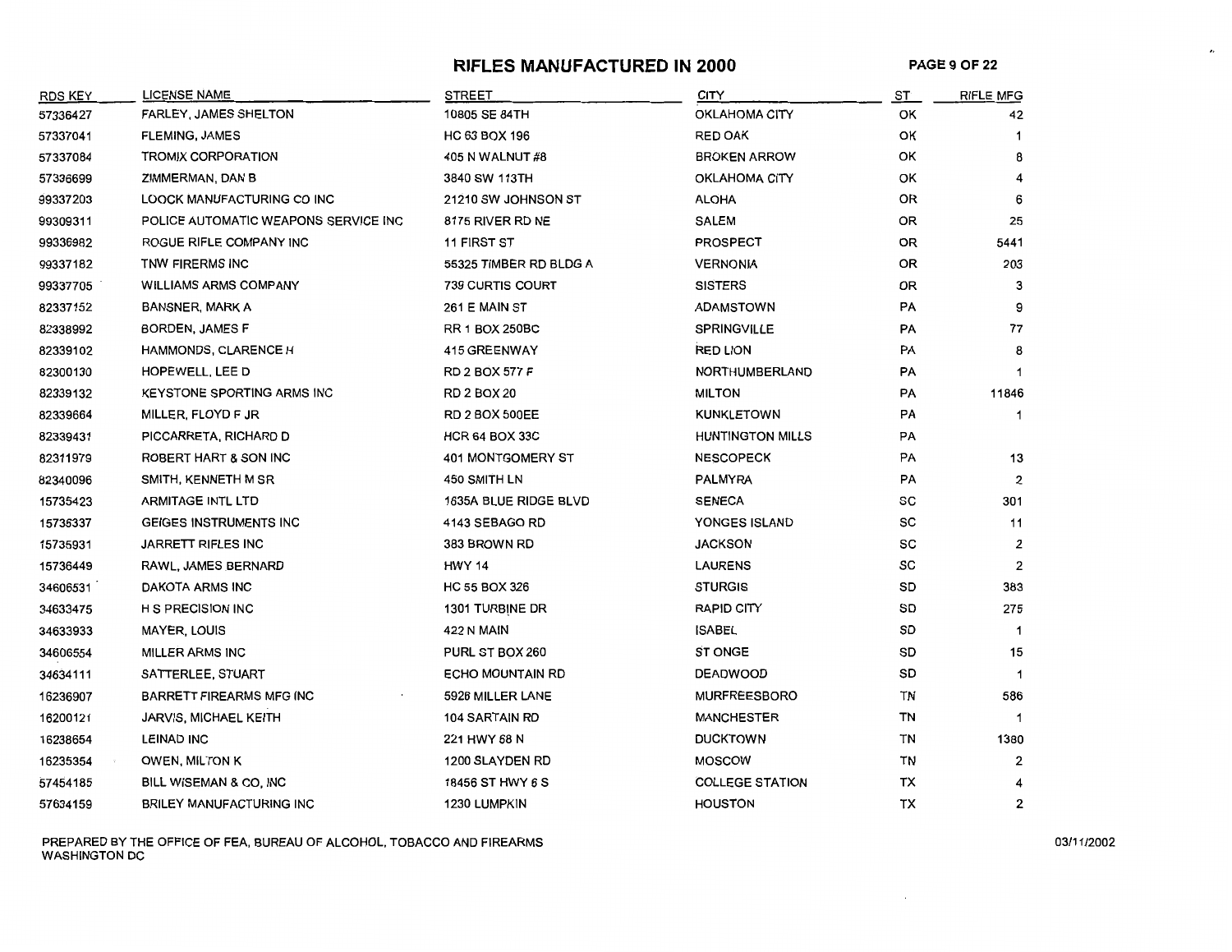# **RIFLES MANUFACTURED IN 2000**

 $\mathbf{z}_i$ 

| <b>RDS KEY</b> | <b>LICENSE NAME</b>             | <b>STREET</b>              | <b>CITY</b>           | ST        | <b>RIFLE MFG</b> |
|----------------|---------------------------------|----------------------------|-----------------------|-----------|------------------|
| 57439079       | FORCE PRODUCTION INC            | 114 B HALMAR COVE          | <b>GEORGETOWN</b>     | TX        | 8                |
| 57542125       | LAU, MICHAEL RICHARD            | 906 MIDDLE RUN             | <b>DUNCANVILLE</b>    | TX        | 44               |
| 57637564       | LONE STAR RIFLE CO INC          | 11231 ROSE ROAD            | <b>CONROE</b>         | TX        | 37               |
| 57634367       | LUKENBAUGH, CHRIS               | 1611 WILLOWVIEW            | <b>LAPORTE</b>        | TX        | $\mathbf 1$      |
| 57637288       | PMM INVESTMENT CASTING INC      | 5514 W 34TH ST             | <b>HOUSTON</b>        | ТX        | 295              |
| 57637919       | <b>SISK GUNSMITHING INC</b>     | 16607 PORT O'CALL          | <b>CROSBY</b>         | тx        | 19               |
| 57541806       | STILLERS PRECISION FIREARMS LLC | 2405 COUNTRY MEADOW LN     | <b>WYLIE</b>          | TX        | 106              |
| 57437736       | TURNER, FRANK                   | 145 ROCKY RIDGE DR         | <b>BURNET</b>         | ТX        |                  |
| 98787363       | ARMS TECHNOLOGY INC             | 2779 DIRECTORS ROW         | <b>SALT LAKE CITY</b> | UT        | 816              |
| 98706281       | <b>LAR MANUFACTURING INC</b>    | 4133 WEST FARM RD          | <b>WEST JORDAN</b>    | UT        | 1050             |
| 98700029       | MERRILL, RALPH GILBERT          | 3617 S 400 E               | <b>BOUNTIFUL</b>      | UT        | 12               |
| 98734724       | ZDF IMPORT/EXPORT INC           | 2090 N REDWOOD RD #40      | <b>SALT LAKE CITY</b> | UT        | 586              |
| 60333217       | <b>CENTURY ARMS INC</b>         | 236 BRYCE BLVD             | <b>GEORGIA</b>        | VT        | 19468            |
| 99138062       | ARNOLD ARMS COMPANY INC         | 19007 61ST AVE NE #1       | <b>ARLINGTON</b>      | WA        | 108              |
| 99138977       | EMDE, JAY                       | 1352 SHELTON SPRINGS RD    | <b>SHELTON</b>        | WA        | 406              |
| 99137453       | JOHNSON, VALERIE ANNE           | 75B ABBOTT RD              | <b>ELMA</b>           | <b>WA</b> | 52               |
| 99137347       | <b>MCCANN, RICHARD J</b>        | 132 S 162ND                | SPANAWAY              | <b>WA</b> | -1               |
| 99136693       | <b>NESIKA BAY PRECISION INC</b> | 6112 NE MINNER RD #8       | <b>POULSBO</b>        | WA        | 435              |
| 99114520       | OLYMPIC ARMS INC                | 620-626 OLD PACIFIC HWY SE | <b>OLYMPIA</b>        | WA        | 3910             |
| 99139150       | PREWITT, MICHAEL C              | 20714 104TH PL SE          | KENT                  | WA        | 226              |
| 33910305       | HORSTKAMP, KLAUS                | 806 S DIVISION ST          | WAUNAKEE              | wı        | 305              |
| 33937331       | <b>WRIGHT PRODUCTS</b>          | 107 W COLEMAN ST           | <b>RICE LAKE</b>      | WI        | 127922           |
| 45500039       | <b>BSI RENEGADE LLC</b>         | <b>RR 7 BOX 12</b>         | <b>FAIRMONT</b>       | wv        |                  |
| 45535989       | <b>KELLY, MICHAEL J</b>         | RT 3 BOX 470               | <b>GRAFTON</b>        | wv        | 209              |
| 45500132       | MELVIN FORBES ENTERPRISES LLC   | 1024 GRAFTON RD            | <b>MORGANTOWN</b>     | WV        | 8                |
| 58334359       | <b>BALLARD RIFLE LLC</b>        | <b>113 W YELLOWSTONE</b>   | CODY                  | WY        | 3000             |
|                |                                 |                            |                       |           |                  |

 $\overline{a}$ 

1583042

PREPARED BY THE OFFICE OF FEA, BUREAU OF ALCOHOL, TOBACCO AND FIREARMS WASHINGTON DC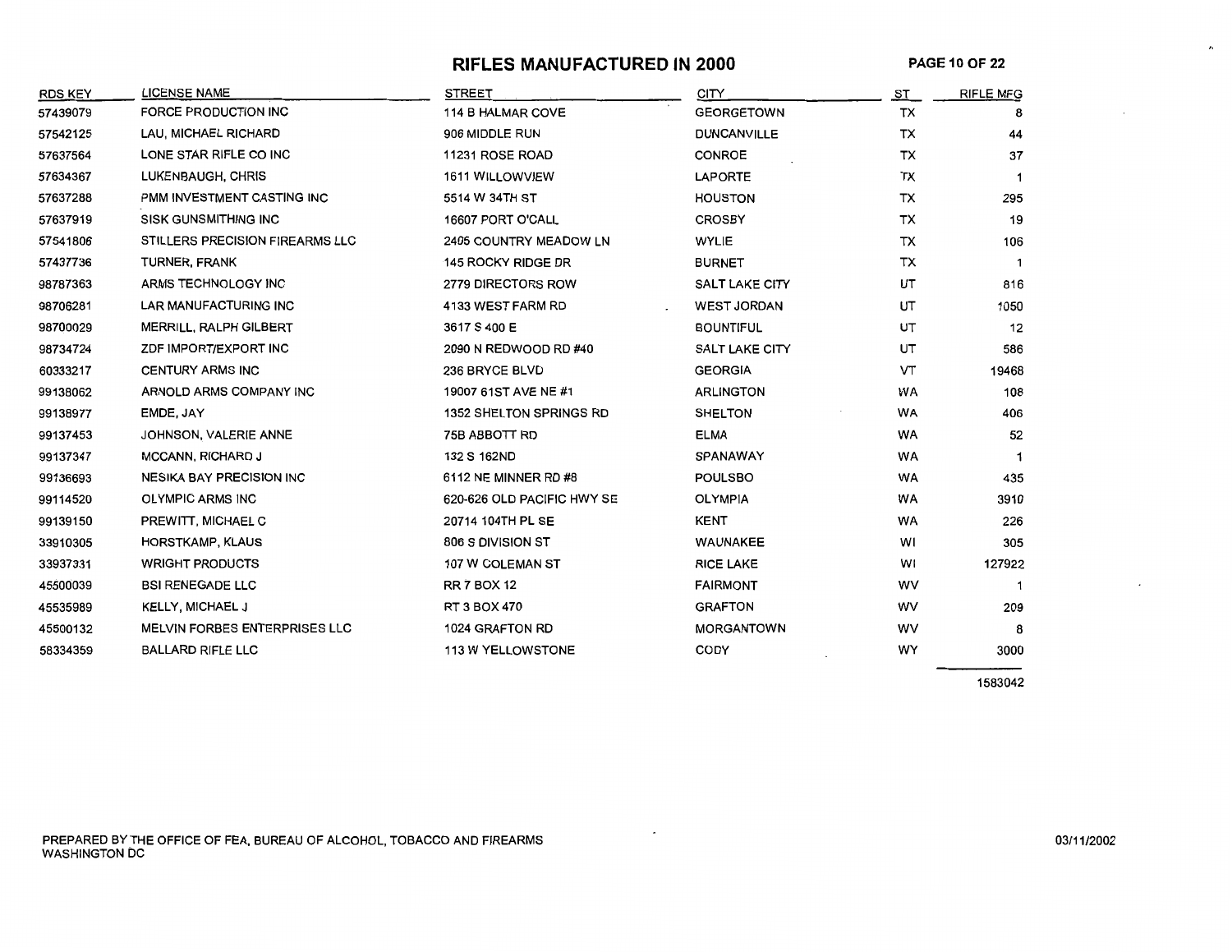SHOTGUNS MANUFACTURED IN 2000 PAGE 11 OF 22

 $\overline{\phantom{a}}$ 

| <b>RDS KEY</b> | <b>LICENSE NAME</b>                         | <b>STREET</b>                                       | <b>CITY</b>             | ST        | <b>SHOTGUN MFG</b> |
|----------------|---------------------------------------------|-----------------------------------------------------|-------------------------|-----------|--------------------|
| 57134716       | WILSONS GUN SHOP INC                        | 2234 CR 719                                         | <b>BERRYVILLE</b>       | AR        | 630                |
| 99516687       | CONDOR MFG CO                               | 415 W MAGNOLIA AVE                                  | <b>GLENDALE</b>         | CA        |                    |
| 97738092       | ROGUE RIV RIFLEWORKS INC/JOHN RIBGY & CO    | 500 LINNE RD STE D                                  | <b>PASO ROBLES</b>      | CA        | $\mathbf 1$        |
| 60634862       | CONNECTICUT SHOTGUN MANUFACTURING CO        | 35 WOODLAND ST                                      | <b>NEW BRITAIN</b>      | СT        | 68                 |
| 60600773       | O F MOSSBERG & SONS INC                     | 7 GRASSO AVE                                        | NORTH HAVEN             | CТ        | 252494             |
| 60600760       | THE MARLIN FIREARMS CO                      | 100 KENNA DR                                        | <b>NORTH HAVEN</b>      | СT        | 1123               |
| 60636056       | US REPEATING ARMS COMPANY                   | <b>275 WINCHESTER AVE</b>                           | <b>NEW HAVEN</b>        | СT        | 74564              |
| 15948218       | <b>BLAKLEY, BRIAN A</b>                     | 10930-D ENDEAVOR WAY                                | <b>LARGO</b>            | FL.       | $\overline{2}$     |
| 15948427       | <b>GREY GOOSE GUNSMITHING INC</b>           | 1532 SE VILLAGE GREEN DR #B                         | PORT SAINT LUCIE        | <b>FL</b> | 2                  |
| 15917454       | KNIGHT, CHARLES REED JR                     | 7750 9TH ST SW                                      | <b>VERO BEACH</b>       | FL        | 30                 |
| 15947380       | QUINN, SCOTT E                              | <b>1512 TROPIC PARK DR</b>                          | <b>SANFORD</b>          | FL        | -1                 |
| 15947048       | QUINNELL, DONALD LEE                        | 3112-3 PALM AVE                                     | <b>FORT MYERS</b>       | FL        | -1                 |
| 15946669       | SMITH, TIMOTHY E                            | 3761 RECKER HWY                                     | <b>WINTER HAVEN</b>     | FL        |                    |
| 15840876       | ELLIS, MICHAEL ASHLEY                       | 114 CALLAHAN RD SE                                  | <b>DALTON</b>           | GA        | $\mathbf 1$        |
| 33635798       | <b>SPRINGFIELD INC</b>                      | 420 W MAIN ST                                       | <b>GENESEO</b>          | IL        | 4377               |
| 60434429       | H & R 1871 INC NEW ENGLAND FIREARMS CO      | 60 INDUSTRIAL ROWE                                  | <b>GARDNER</b>          | МA        | 162706             |
| 60433152       | <b>SAVAGE ARMS, INC</b>                     | 100 SPRINGDALE RD                                   | <b>WESTFIELD</b>        | MА        | 2528               |
| 85234687       | AIM INC                                     | 19200 MIDDLETOWN RD                                 | <b>PARKTON</b>          | MD.       | 47                 |
| 85236956       | RODMAN, RANDOLPH B                          | 7630 FENTON ST                                      | <b>TAKOMA PARK</b>      | MD        | 2                  |
| 60133329       | <b>ISLAND MARINE SUPPORT SERVICES, INC.</b> | SCHOONER LANDING CHANDLERY MAINE DAMARISCOTTA<br>SТ |                         | <b>ME</b> |                    |
| 54338023       | ALFERMANN USA INC                           | 156 POTTERY RD                                      | <b>WASHINGTON</b>       | <b>MO</b> | 40                 |
| 54340533       | HALL, WILLIAM ROBERT JR                     | 23601 HOTT DR                                       | <b>CLEVELAND</b>        | MO        | -1                 |
| 54340339       | KLOS, MICHAEL JOSEPH                        | 512 WEST HWY N                                      | <b>WENTZVILLE</b>       | MO        |                    |
| 54339117       | MOORE, LEONARD J & MOORE, RUBY L            | HIWAY 7 N 1 MI FIRST ROADSE OF<br>COUNTY ROAD 7-140 | <b>RICHLAND</b>         | MO        | 2                  |
| 60201484       | STURM RUGER & CO INC                        | 411 SUNAPEE ST                                      | <b>NEWPORT</b>          | NH        | 18000              |
| 98835309       | <b>EDMAC INC</b>                            | 21 CYGNET DR #100                                   | <b>CARSON CITY</b>      | NV        |                    |
| 61635527       | <b>REMINGTON ARMS CO, INC</b>               | <b>14 HOEFLER AVE</b>                               | <b>ILION</b>            | NY        | 355178             |
| 61600095       | S R LAMBOY AND CO INC                       | 5 RAILROAD ST                                       | <b>VICTOR</b>           | NY.       | 70                 |
| 43136652       | <b>GROVE, TODD ANDREW</b>                   | 32-R FOSS WAY #F                                    | <b>TROY</b>             | OН        | 2                  |
| 43435877       | <b>NCP PRODUCTS INC</b>                     | 3500 12TH STREET NW                                 | <b>CANTON</b>           | OH        | 17                 |
| 57300149       | DIVERSIFIED METAL WORKS INC                 | 17200 PEPPERTREE RD                                 | <b>LEXINGTON</b>        | ОΚ        | 4                  |
| 99335096       | <b>COLE ARMS INC</b>                        | 2225 PINEHURST DR                                   | <b>MCMINNVILLE</b>      | ОR        | 1                  |
| 82300130       | HOPEWELL, LEE D                             | <b>RD 2 BOX 577 F</b>                               | NORTHUMBERLAND          | PA        | 4                  |
| 82339431       | PICCARRETA, RICHARD D                       | <b>HCR 64 BOX 33C</b>                               | <b>HUNTINGTON MILLS</b> | PA        |                    |
| 82333855       | TAR HUNT CUSTOM RIFLES INC                  | 101 DOGTOWN RD                                      | <b>BLOOMSBURG</b>       | PA        | 16                 |

PREPARED BY THE OFFICE OF FEA, BUREAU OF ALCOHOL, TOBACCO AND FIREARMS 03/11/2002 WASHINGTON DC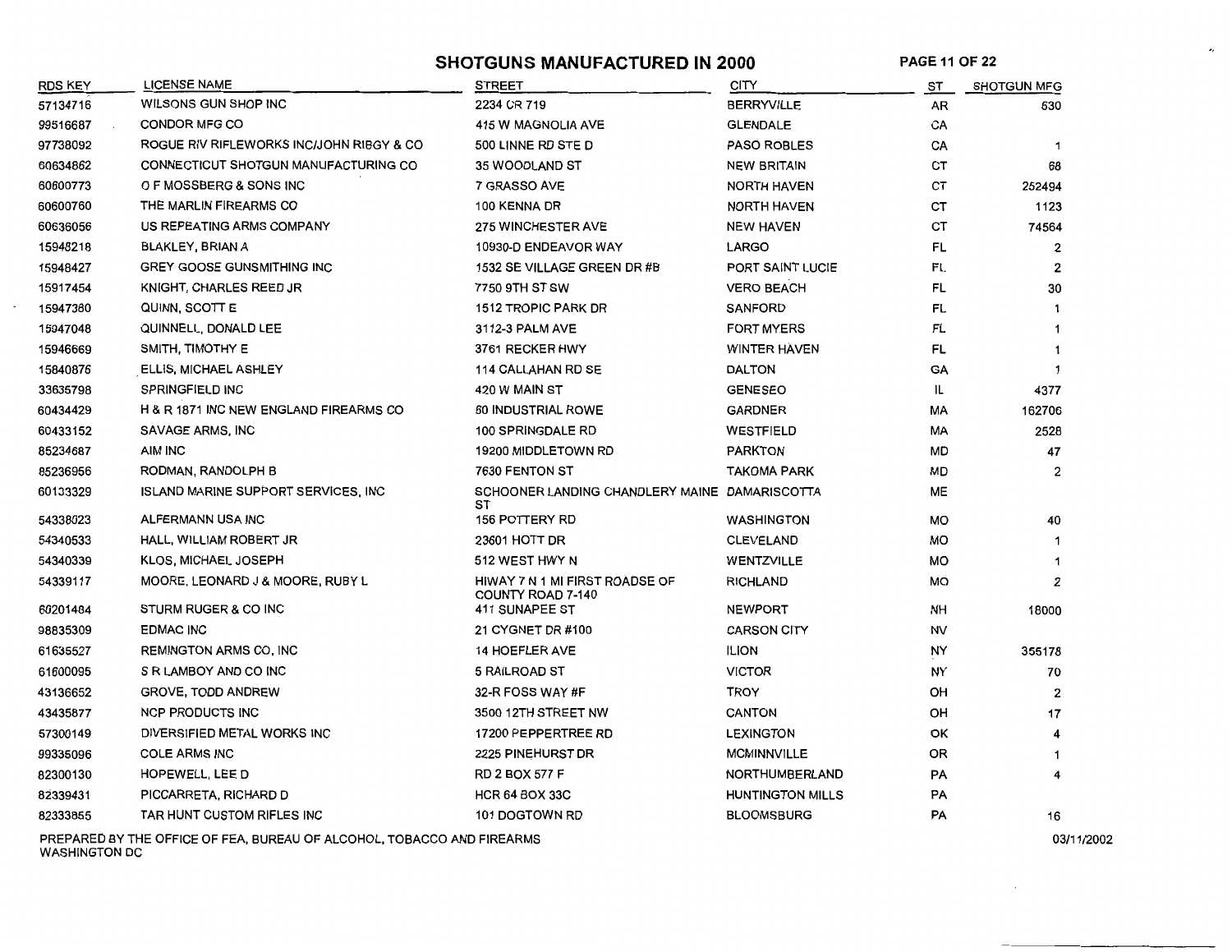# **SHOTGUNS MANUFACTURED IN 2000**

**PAGE 12 OF 22** 

| RDS KEY  | <b>LICENSE NAME</b>       | <b>STREET</b>                                                | CITY            | ST        | <b>SHOTGUN MFG</b> |
|----------|---------------------------|--------------------------------------------------------------|-----------------|-----------|--------------------|
| 34606531 | DAKOTA ARMS INC           | HC 55 BOX 326                                                | <b>STURGIS</b>  | <b>SD</b> | $\overline{4}$     |
| 34600028 | FOUR HORSEMEN ARMS LLC    | 2123 SOUTH LAZA DRIVE UNIT 1                                 | RAPID CITY      | SD        | 3                  |
| 34633475 | <b>H S PRECISION INC</b>  | 1301 TURBINE DR                                              | RAPID CITY      | SD        | 151                |
| 16238654 | LEINAD INC                | 221 HWY 68 N                                                 | <b>DUCKTOWN</b> | <b>TN</b> | 960                |
| 57434208 | <b>MAVERICK ARMS, INC</b> | INDUSTRIAL BLVD MAVERICK CO DEVLPT EAGLE PASS<br><b>PARK</b> |                 | тх        | 22344              |
| 57581818 | SPORTING ARMS MFG INC     | 801 HALL AVE                                                 | LITTLEFIELD     | TX        | 2927               |
| 99104337 | LJUTIC INDUSTRIES INC     | 732 N 16TH AVE #22                                           | <b>YAKIMA</b>   | <b>WA</b> | 139                |

898442

4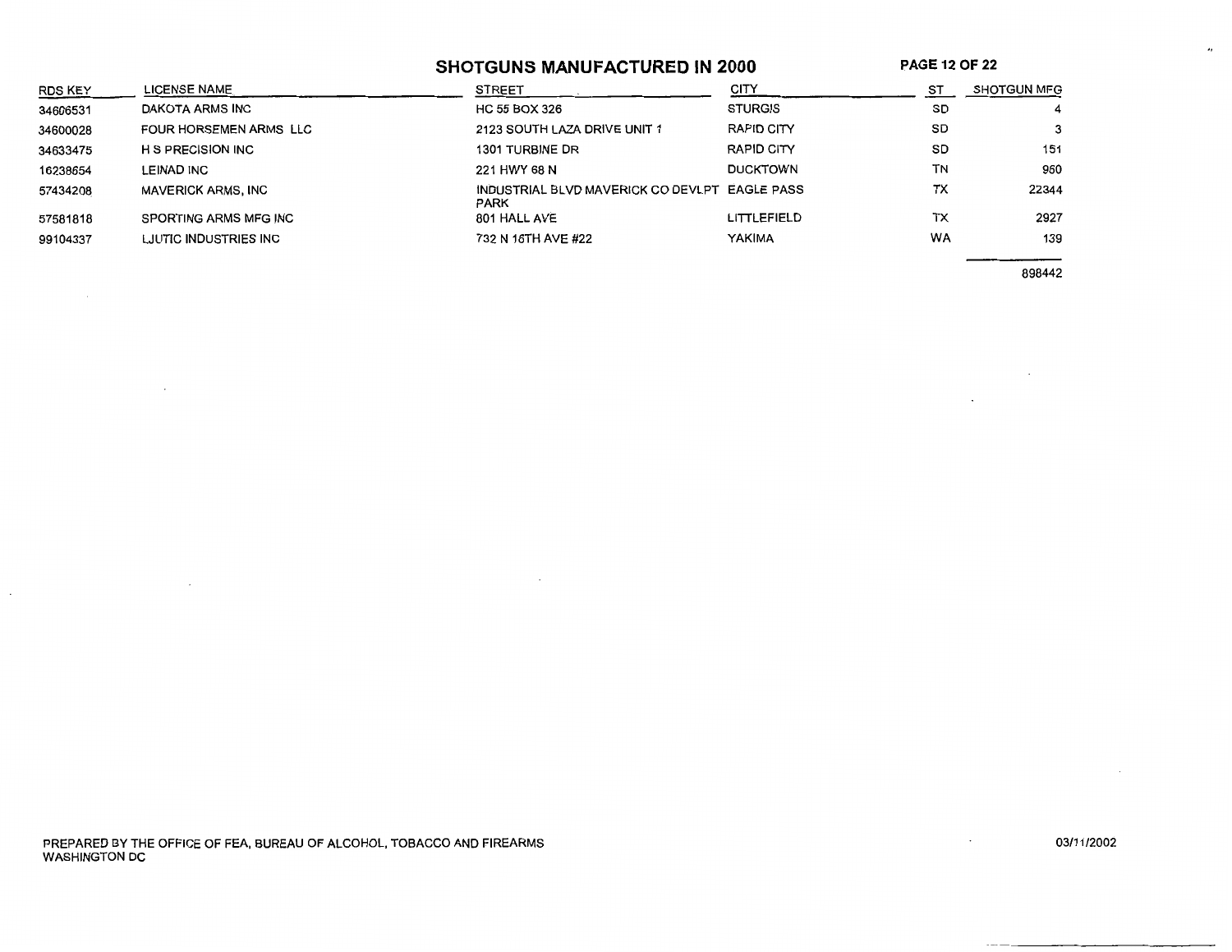# **MISC. FIREARMS MANUFACTURED IN 2000**

**PAGE** 13 OF 22

| <b>RDS KEY</b> | <b>LICENSE NAME</b>                         | <b>STREET</b>                                                | CITY                    | ST        | <b>MISC FA MFG</b> |
|----------------|---------------------------------------------|--------------------------------------------------------------|-------------------------|-----------|--------------------|
| 99516687       | CONDOR MFG CO                               | 415 W MAGNOLIA AVE                                           | <b>GLENDALE</b>         | CA        |                    |
| 60600773       | O F MOSSBERG & SONS INC                     | 7 GRASSO AVE                                                 | NORTH HAVEN             | CT        | 19640              |
| 15947090       | WOLFGRAM, WILLIAM J                         | 2633 2ND AVE                                                 | LORIDA                  | FL        | 39                 |
| 54835636       | HARRISON, STEVEN W                          | 5444 SE 10TH ST                                              | <b>COLUMBUS</b>         | KS        | 2                  |
| 46136807       | <b>IDEAL PRODUCTS INC</b>                   | 700 E LOUDON AVE                                             | LEXINGTON               | <b>KY</b> | 306                |
| 60133329       | <b>ISLAND MARINE SUPPORT SERVICES, INC.</b> | SCHOONER LANDING CHANDLERY MAINE DAMARISCOTTA<br>SŤ          |                         | <b>ME</b> |                    |
| 60234248       | <b>COMPETITOR CORP INC</b>                  | 26 KNIGHT STREET, UNIT 3                                     | <b>JAFFREY</b>          | <b>NH</b> | 9                  |
| 98835309       | EDMAC INC                                   | 21 CYGNET DR #100                                            | <b>CARSON CITY</b>      | <b>NV</b> |                    |
| 43111952       | ANDERSON, JOHN L                            | 4325 NEW MARKET-BANTA RD                                     | LEWISBURG               | OH        | $\cdot$ 2          |
| 82339431       | PICCARRETA, RICHARD D                       | <b>HCR 64 BOX 33C</b>                                        | <b>HUNTINGTON MILLS</b> | PA        |                    |
| 16238940       | NIXON, WILLIAM P III                        | 1340 E MCLEMORE AVE                                          | <b>MEMPHIS</b>          | TN        | 110                |
| 57434208       | <b>MAVERICK ARMS, INC</b>                   | INDUSTRIAL BLVD MAVERICK CO DEVLPT EAGLE PASS<br><b>PARK</b> |                         | TX        | 10088              |

30196

 $\bullet_I$ 

 $\epsilon$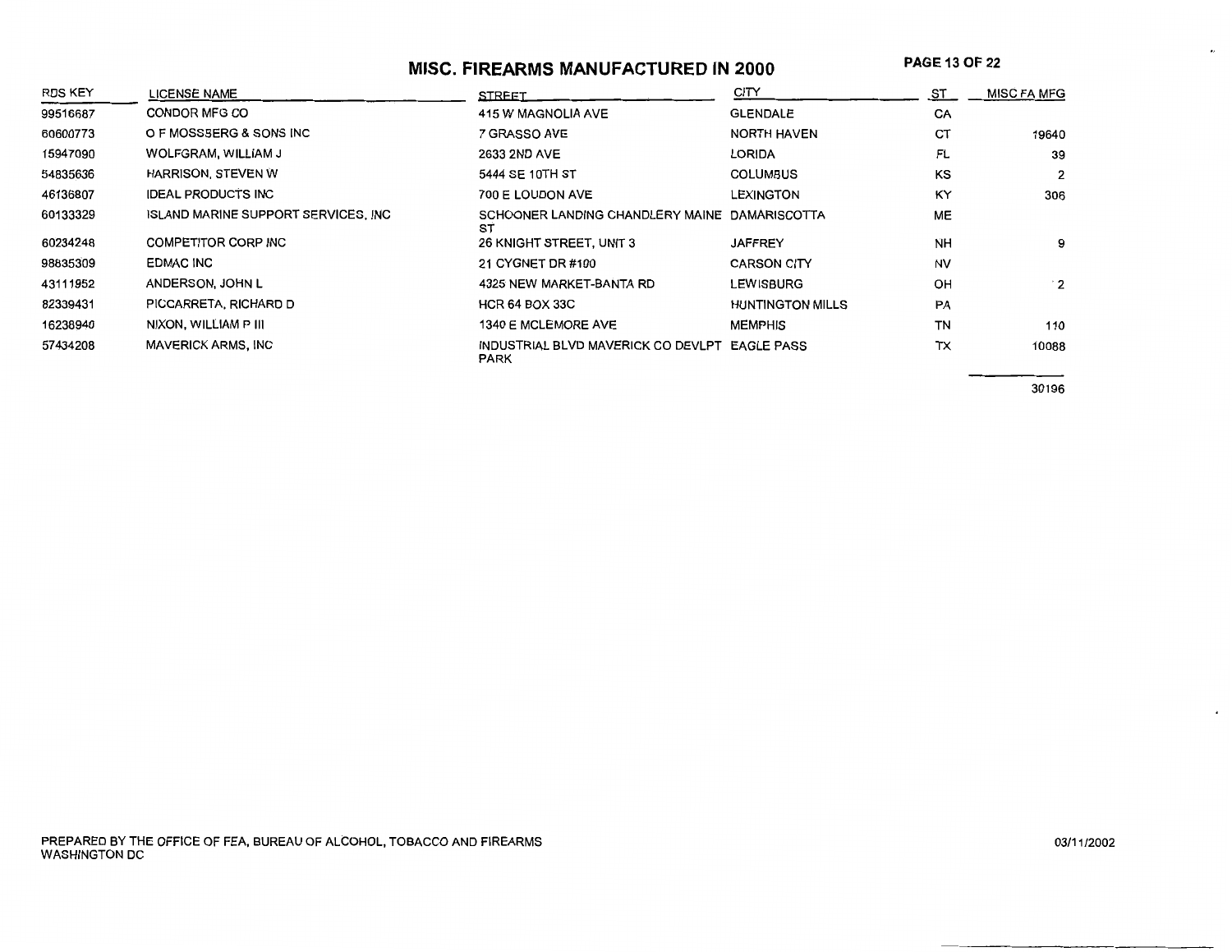#### **PISTOLS EXPORTED IN 2000**

**PAGE 1 OF7** 

 $\mathcal{L}_{\mathcal{A}}$ 

| RDS KEY  | <b>LICENSE NAME</b>                                           | <b>STREET</b>                                       | <b>CITY</b>             | ST        | <b>PISTOLS</b> |
|----------|---------------------------------------------------------------|-----------------------------------------------------|-------------------------|-----------|----------------|
| 16336720 | <b>BLACK CREEK INC</b>                                        | <b>140 THOMAS DR</b>                                | <b>GADSDEN</b>          | AL        | 8150           |
| 98614472 | STURM RUGER & CO INC                                          | 200 RUGER RD                                        | <b>PRESCOTT</b>         | AZ        | 2047           |
| 93322226 | DAVIS INDUSTRIES                                              | <b>15150 SIERRA BONITA LN</b>                       | <b>CHINO</b>            | CA        | 1410           |
| 99516687 | CONDOR MFG CO                                                 | <b>415 W MAGNOLIA AVE</b>                           | <b>GLENDALE</b>         | CA        |                |
| 93340727 | <b>EXCEL INDUSTRIES INC</b>                                   | 4510 CARTER CT                                      | <b>CHINO</b>            | СA        | 21             |
| 93335296 | ELECTRONIC MEDICAL RESEARCH LABORATORY INC 1785 POMONA AVE #C |                                                     | <b>CORONA</b>           | CA        | 58             |
| 93336988 | <b>PHOENIX ARMS</b>                                           | 1420 ARCHIBALD AVE                                  | <b>ONTARIO</b>          | CA        | 696            |
| 60633345 | COLT'S MANUFACTURING CO INC                                   | 545 NEWPARK AVE                                     | <b>WEST HARTFORD</b>    | CT        | 1645           |
| 15923596 | TAURUS INTERNATIONAL MANUFACTURING INC                        | 16175 NW 49TH AVE                                   | <b>MIAMI</b>            | FL        | 378            |
| 33637004 | ROCK RIVER ARMS INC                                           | 101 NOBLE ST                                        | <b>CLEVELAND</b>        | IL        | 11             |
| 33635798 | <b>SPRINGFIELD INC</b>                                        | 420 W MAIN ST                                       | <b>GENESEO</b>          | IL.       | 423            |
| 33635343 | LES BAER CUSTOM INC                                           | 29601 34TH AVE N                                    | <b>HILLSDALE</b>        | IL        | 382            |
| 60410395 | <b>SMITH &amp; WESSON CORP</b>                                | 2100 ROOSEVELT AVE                                  | <b>SPRINGFIELD</b>      | МA        | 8608           |
| 60433152 | SAVAGE ARMS, INC                                              | 100 SPRINGDALE RD                                   | WESTFIELD               | МA        | 23             |
| 60400033 | <b>WALTHER USA LLC</b>                                        | 2100 ROOSEVELT AVE                                  | <b>SPRINGFIELD</b>      | МA        | 218            |
| 85207699 | BERETTA U S A CORPORATION                                     | 17601 BERETTA DR                                    | <b>ACCOKEEK</b>         | MD        | 1116           |
| 60106460 | <b>SMITH &amp; WESSON CORP</b>                                | <b>19 AVIATION DR</b>                               | <b>HOULTON</b>          | ME        | 1508           |
| 60133329 | ISLAND MARINE SUPPORT SERVICES, INC.                          | SCHOONER LANDING CHANDLERY MAINE DAMARISCOTTA<br>sт |                         | ME        |                |
| 34137259 | E ARTHUR BROWN CO INC                                         | 4353 STATE HWY 27 E                                 | ALEX                    | ΜN        | 4              |
| 60233754 | THOMPSON CENTER ARMS CO INC                                   | <b>FARMINGTON RD</b>                                | <b>ROCHESTER</b>        | NH        | 380            |
| 98835309 | <b>EDMAC INC</b>                                              | 21 CYGNET DR #100                                   | <b>CARSON CITY</b>      | <b>NV</b> |                |
| 61334276 | KIMBER MFG INC                                                | <b>1 LAWTON ST</b>                                  | <b>YONKERS</b>          | NY        | 149            |
| 61636016 | <b>NEW YORK INTERNATIONAL CORP</b>                            | <b>119 KEMPER LN</b>                                | <b>NORWICH</b>          | NΥ        | 268            |
| 57336522 | NOWLIN, JOHN W SR                                             | 20622 S 4092 RD                                     | <b>CLAREMORE</b>        | ОΚ        | 160            |
| 82339431 | PICCARRETA, RICHARD D                                         | <b>HCR 64 BOX 33C</b>                               | <b>HUNTINGTON MILLS</b> | PA        |                |
| 34633475 | H S PRECISION INC                                             | 1301 TURBINE DR                                     | <b>RAPID CITY</b>       | SD        | 3              |
| 57421953 | AMERICAN DERRINGER CORP                                       | 127 N LACY DR                                       | <b>WACO</b>             | тх        | 92             |
| 57434417 | STI INTERNATIONAL, INC                                        | <b>114 HALMAR COVE</b>                              | <b>GEORGETOWN</b>       | тх        | 401            |
| 57540601 | STRAYER VOIGT INC                                             | 3435 ROY ORR BLVD #200                              | <b>GRAND PRARIE</b>     | ТX        | 283            |
| 98734026 | NORTH AMERICAN ARMS INC                                       | 2150 S 950 E                                        | <b>PROVO</b>            | UΤ        | 187            |
| 99114520 | <b>OLYMPIC ARMS INC</b>                                       | 620-626 OLD PACIFIC HWY SE                          | <b>OLYMPIA</b>          | WA        | 15             |
|          |                                                               |                                                     |                         |           |                |

28636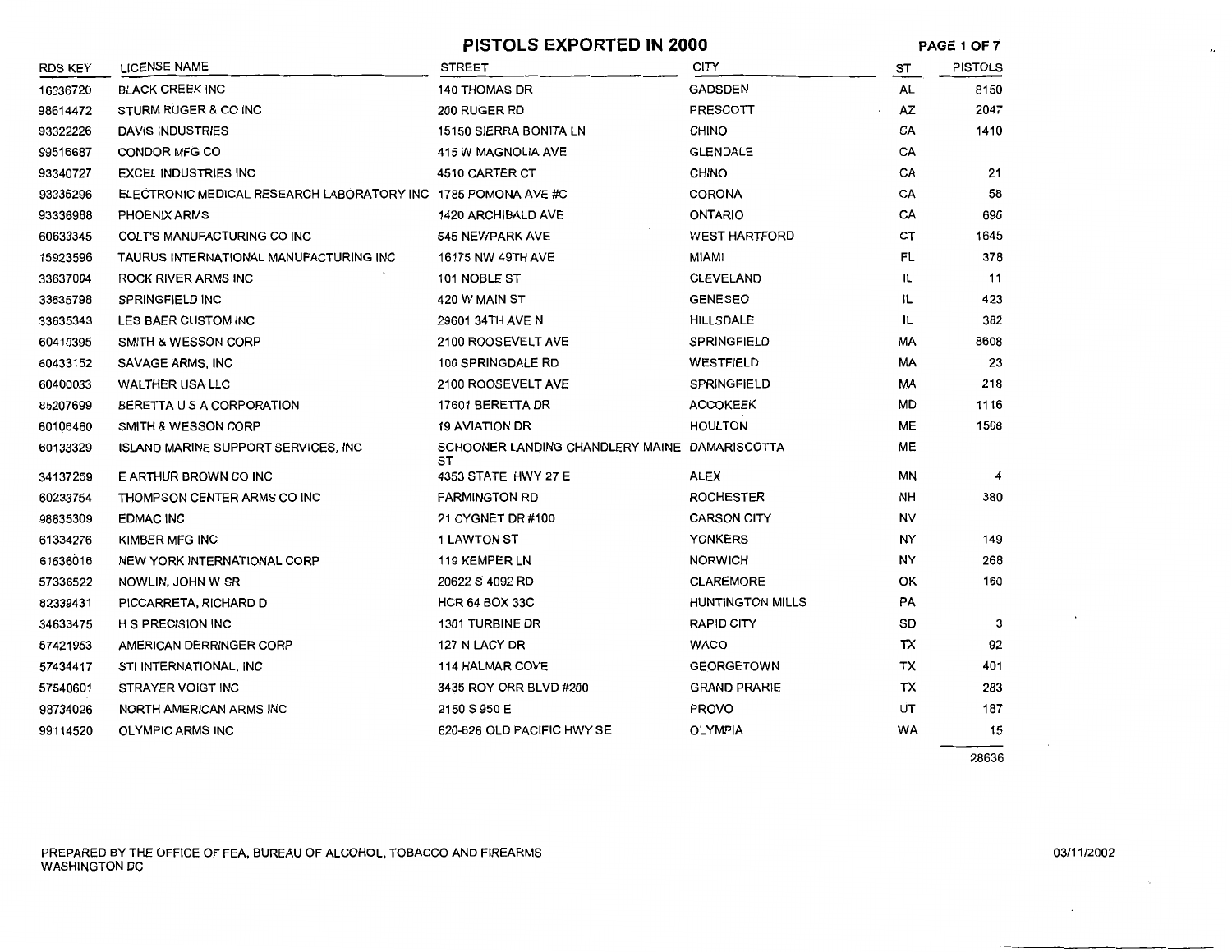# **REVOLVERS EXPORTED IN 2000**

**PAGE20F7** 

 $\cdot$ 

| <b>RDS KEY</b> | LICENSE NAME                                           | <b>STREET</b>                                        | CITY                    | ST.       | <b>REVOLVERS</b> |
|----------------|--------------------------------------------------------|------------------------------------------------------|-------------------------|-----------|------------------|
| 99516687       | CONDOR MFG CO                                          | 415 W MAGNOLIA AVE                                   | <b>GLENDALE</b>         | CA        |                  |
| 60635732       | UNITED STATES FIREARMS MANUFACTURING<br><b>COMPANY</b> | 55 VAN DYKE AVE                                      | <b>HARTFORD</b>         | CT        | 60               |
| 60633345       | COLT'S MANUFACTURING CO INC                            | 545 NEWPARK AVE                                      | <b>WEST HARTFORD</b>    | CT        | 614              |
| 15923596       | TAURUS INTERNATIONAL MANUFACTURING INC                 | 16175 NW 49TH AVE                                    | MIAMI                   | FL        | 2                |
| 60410395       | SMITH & WESSON CORP                                    | 2100 ROOSEVELT AVE                                   | SPRINGFIELD             | MA        | 40414            |
| 60133329       | <b>ISLAND MARINE SUPPORT SERVICES, INC.</b>            | <b>SCHOONER LANDING CHANDLERY</b><br><b>MAINE ST</b> | <b>DAMARISCOTTA</b>     | ME        |                  |
| 60201484       | STURM RUGER & CO INC                                   | 411 SUNAPEE ST                                       | <b>NEWPORT</b>          | <b>NH</b> | 4885             |
| 98835309       | <b>EDMAC INC</b>                                       | 21 CYGNET DR #100                                    | <b>CARSON CITY</b>      | <b>NV</b> |                  |
| 61636016       | NEW YORK INTERNATIONAL CORP                            | 119 KEMPER LN                                        | <b>NORWICH</b>          | NY        | 626              |
| 82339431       | PICCARRETA, RICHARD D                                  | <b>HCR 64 BOX 33C</b>                                | <b>HUNTINGTON MILLS</b> | <b>PA</b> |                  |
| 98734026       | NORTH AMERICAN ARMS INC                                | 2150 S 950 E                                         | <b>PROVO</b>            | UT        | 1529             |
|                |                                                        |                                                      |                         |           | 48130            |

 $\overline{1}$ 

 $\mathcal{L}$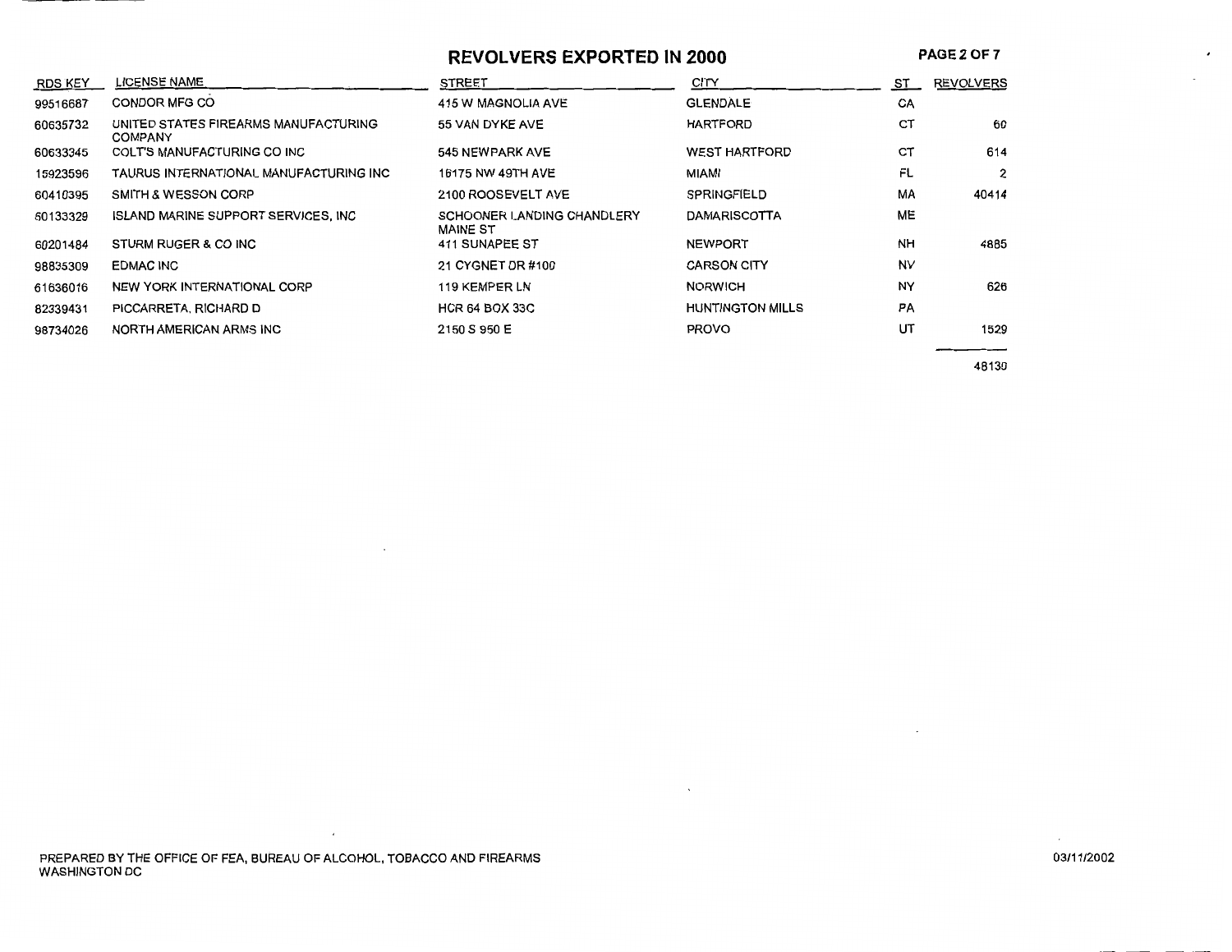# **RIFLES EXPORTED IN 2000** PAGE 3 OF 7

 $\epsilon$ 

 $\ddot{\phantom{a}}$ 

| <b>RDS KEY</b> | <b>LICENSE NAME</b>                         | <b>STREET</b>                                       | City                    | <u>ST</u> | <b>RIFLE EXP</b> |
|----------------|---------------------------------------------|-----------------------------------------------------|-------------------------|-----------|------------------|
| 98635726       | MCMILLAN BROS RIFLE CO, INC                 | 1638 W KNUDSON SUITE B                              | PHOENIX                 | AZ        | 57               |
| 98614472       | STURM RUGER & CO INC                        | 200 RUGER RD                                        | PRESCOTT                | AZ        | 210              |
| 98638190       | SPECIAL WEAPONS LLC                         | 3443 N WHISPERING PINE RD                           | PINE                    | AZ        | 1520             |
| 98638387       | PROFESSIONAL ORDNANCE INC                   | 1070 METRIC DR                                      | <b>LAKE HAVASU CITY</b> | AZ        | 25               |
| 99516687       | CONDOR MFG CO                               | 415 W MAGNOLIA AVE                                  | <b>GLENDALE</b>         | CA        |                  |
| 97738092       | ROGUE RIV RIFLEWORKS INCUOHN RIBGY & CO     | 500 LINNE RD STE D                                  | <b>PASO ROBLES</b>      | CA        | 5                |
| 60636056       | US REPEATING ARMS COMPANY                   | <b>275 WINCHESTER AVE</b>                           | <b>NEW HAVEN</b>        | ст        | 4975             |
| 60633345       | COLT'S MANUFACTURING CO INC                 | 545 NEWPARK AVE                                     | <b>WEST HARTFORD</b>    | CТ        | 2679             |
| 60600760       | THE MARLIN FIREARMS CO                      | 100 KENNA DR                                        | NORTH HAVEN             | СT        | 10148            |
| 15900053       | <b>FALCON TRADE &amp; TRANSPORATION INC</b> | 1019 HOLBROOK CT #B-3                               | PORT SAINT LUCIE        | FL        | 63               |
| 15923596       | TAURUS INTERNATIONAL MANUFACTURING INC      | 16175 NW 49TH AVE                                   | MIAMI                   | FL        | 35               |
| 15917454       | KNIGHT, CHARLES REED JR                     | 7750 9TH ST SW                                      | <b>VERO BEACH</b>       | FL        | 40               |
| 98233354       | S D MEACHAM TOOL & HARDWARE CO INC          | 1070 ANGEL RIDGE RD                                 | <b>PECK</b>             | ID        | $\mathbf 1$      |
| 33637390       | <b>DS ARMS INC</b>                          | 27W990 INDUSTRIAL AVE                               | <b>LAKE BARRINGTON</b>  | IL        | 13               |
| 33635798       | <b>SPRINGFIELD INC</b>                      | 420 W MAIN ST                                       | <b>GENESEO</b>          | IL.       | 69               |
| 33636039       | <b>ARMALITE INC</b>                         | 745 S HANFORD ST                                    | <b>GENESEO</b>          | IL        | 228              |
| 54835636       | HARRISON, STEVEN W                          | 5444 SE 10TH ST                                     | <b>COLUMBUS</b>         | ΚS        | $\overline{1}$   |
| 46137026       | REMINGTON ARMS COMPANY, INC.                | 22 RIFE TRAIL                                       | <b>HICKORY</b>          | КY        | 3700             |
| 60433152       | SAVAGE ARMS, INC                            | 100 SPRINGDALE RD                                   | WESTFIELD               | МA        | 958              |
| 60434429       | H & R 1871 INC NEW ENGLAND FIREARMS CO      | 60 INDUSTRIAL ROWE                                  | <b>GARDNER</b>          | MA        | 221              |
| 85207699       | BERETTA U S A CORPORATION                   | 17601 BERETTA DR                                    | <b>ACCOKEEK</b>         | <b>MD</b> | 13               |
| 85234826       | ARMSCORP USA INC                            | 4424 JOHN AVE                                       | <b>BALTIMORE</b>        | MD        | 10               |
| 60133329       | ISLAND MARINE SUPPORT SERVICES, INC.        | SCHOONER LANDING CHANDLERY MAINE DAMARISCOTTA<br>ST |                         | ME        |                  |
| 60134465       | BUSHMASTER FIREARMS BFI/QUALITY PARTS CO    | 999 ROOSEVELT TRAIL BLDG 3                          | <b>WINDHAM</b>          | ME        | 6                |
| 34135232       | DEFENSE PROCUREMENT MFG SERVICES INC        | <b>13983 INDUSTRY AVE</b>                           | <b>BECKER</b>           | ΜN        | 328              |
| 98155388       | C SHARPS ARMS CO INC                        | <b>100 CENTENNIAL DR</b>                            | <b>BIG TIMBER</b>       | МT        | 37               |
| 98133799       | POWDER RIVER RIFLE CO INC                   | <b>201 CENTENNIAL DR</b>                            | <b>BIG TIMBER</b>       | МT        | 44               |
| 98134111       | NOREEN, PETER HENNING                       | 5075 BUENA VISTA DR                                 | <b>BELGRADE</b>         | МТ        | 14               |
| 54733288       | TANK, JON                                   | 1777 COUNTY RD 20                                   | <b>FREMONT</b>          | <b>NE</b> | -1               |
| 60233754       | THOMPSON CENTER ARMS CO INC                 | <b>FARMINGTON RD</b>                                | <b>ROCHESTER</b>        | NH        | 418              |
| 60201484       | STURM RUGER & CO INC                        | <b>411 SUNAPEE ST</b>                               | <b>NEWPORT</b>          | NН        | 12658            |
| 98835501       | CALICO LIGHT WEAPON SYSTEMS                 | <b>1489 GREG ST</b>                                 | <b>SPARKS</b>           | NV        | 10               |
| 98835309       | <b>EDMAC INC</b>                            | 21 CYGNET DR #100                                   | <b>CARSON CITY</b>      | NV        |                  |
| 61134915       | ARGUS PUBLICATIONS INC                      | 110 8TH ST                                          | <b>BROOKLYN</b>         | NY        | 400              |

PREPARED BY THE OFFICE OF FEA, BUREAU OF ALCOHOL, TOBACCO AND FIREARMS ON A CONSTRUCTION ON A CONSTRUCTION ON A CONTRACT ON A CONSTRUCTION OF ALCOHOL. TOBACCO AND FIREARMS ON A CONSTRUCTION ON A CONSTRUCTION OF A CONSTRUCT WASHINGTON DC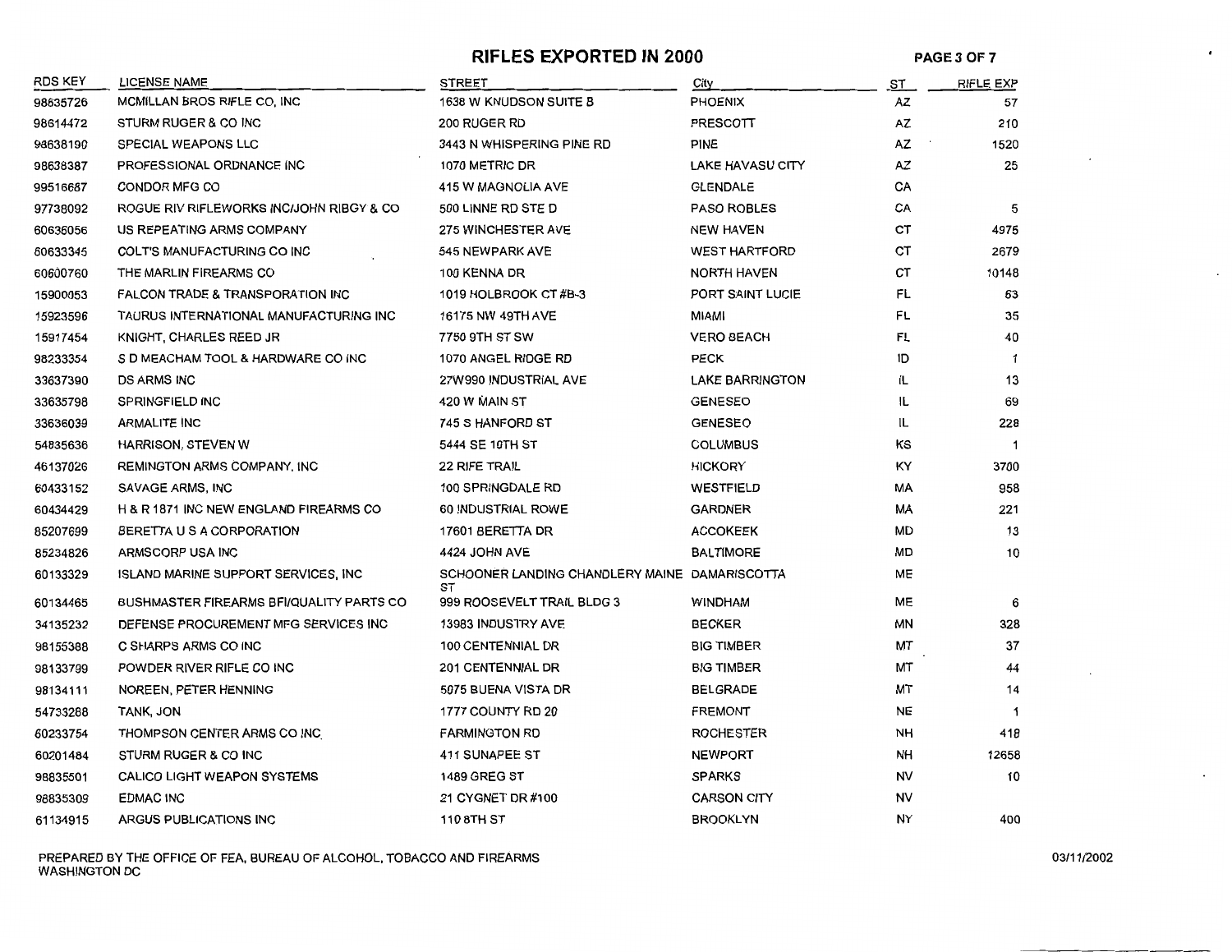#### **RIFLES EXPORTED IN 2000**

**PAGE4 OF** 7

 $\bullet$ 

| <b>RDS KEY</b> | <b>LICENSE NAME</b>             | <b>STREET</b>              | City                    | ST        | <b>RIFLE EXP</b> |
|----------------|---------------------------------|----------------------------|-------------------------|-----------|------------------|
| 61635527       | <b>REMINGTON ARMS CO, INC.</b>  | <b>14 HOEFLER AVE</b>      | <b>ILION</b>            | NY        | 9763             |
| 43437065       | <b>KELBLY'S RIFLE RANGE INC</b> | 7222 DALTON FOX LAKE RD    | <b>NORTH LAWRENCE</b>   | OH        | 30               |
| 99336982       | ROGUE RIFLE COMPANY INC         | 11 FIRST ST                | <b>PROSPECT</b>         | <b>OR</b> | 13               |
| 82337152       | <b>BANSNER, MARK A</b>          | 261 E MAIN ST              | <b>ADAMSTOWN</b>        | PA        | 9                |
| 82339431       | PICCARRETA, RICHARD D           | <b>HCR 64 BOX 33C</b>      | <b>HUNTINGTON MILLS</b> | PA        |                  |
| 82338992       | <b>BORDEN, JAMES F</b>          | <b>RR 1 BOX 250BC</b>      | <b>SPRINGVILLE</b>      | PA        |                  |
| 34633475       | <b>H S PRECISION INC</b>        | 1301 TURBINE DR            | <b>RAPID CITY</b>       | SD        | 41               |
| 34606531       | DAKOTA ARMS INC                 | HC 55 BOX 326              | <b>STURGIS</b>          | SD        | 34               |
| 16236907       | BARRETT FIREARMS MFG INC        | 5926 MILLER LANE           | <b>MURFREESBORO</b>     | TN        | 586              |
| 57454185       | BILL WISEMAN & CO. INC          | 18456 ST HWY 6 S           | <b>COLLEGE STATION</b>  | TX        | 4                |
| 57637564       | LONE STAR RIFLE CO INC          | 11231 ROSE ROAD            | <b>CONROE</b>           | ТX        |                  |
| 57542125       | LAU, MICHAEL RICHARD            | 906 MIDDLE RUN             | <b>DUNCANVILLE</b>      | ТX        | 2                |
| 98706281       | LAR MANUFACTURING INC           | 4133 WEST FARM RD          | <b>WEST JORDAN</b>      | UT        | 7                |
| 99114520       | <b>OLYMPIC ARMS INC</b>         | 620-626 OLD PACIFIC HWY SE | <b>OLYMPIA</b>          | WA        | 257              |
| 99138062       | ARNOLD ARMS COMPANY INC         | 19007 61ST AVE NE #1       | <b>ARLINGTON</b>        | WA        | 7                |

49642

 $\mathcal{L}$ 

 $\sim$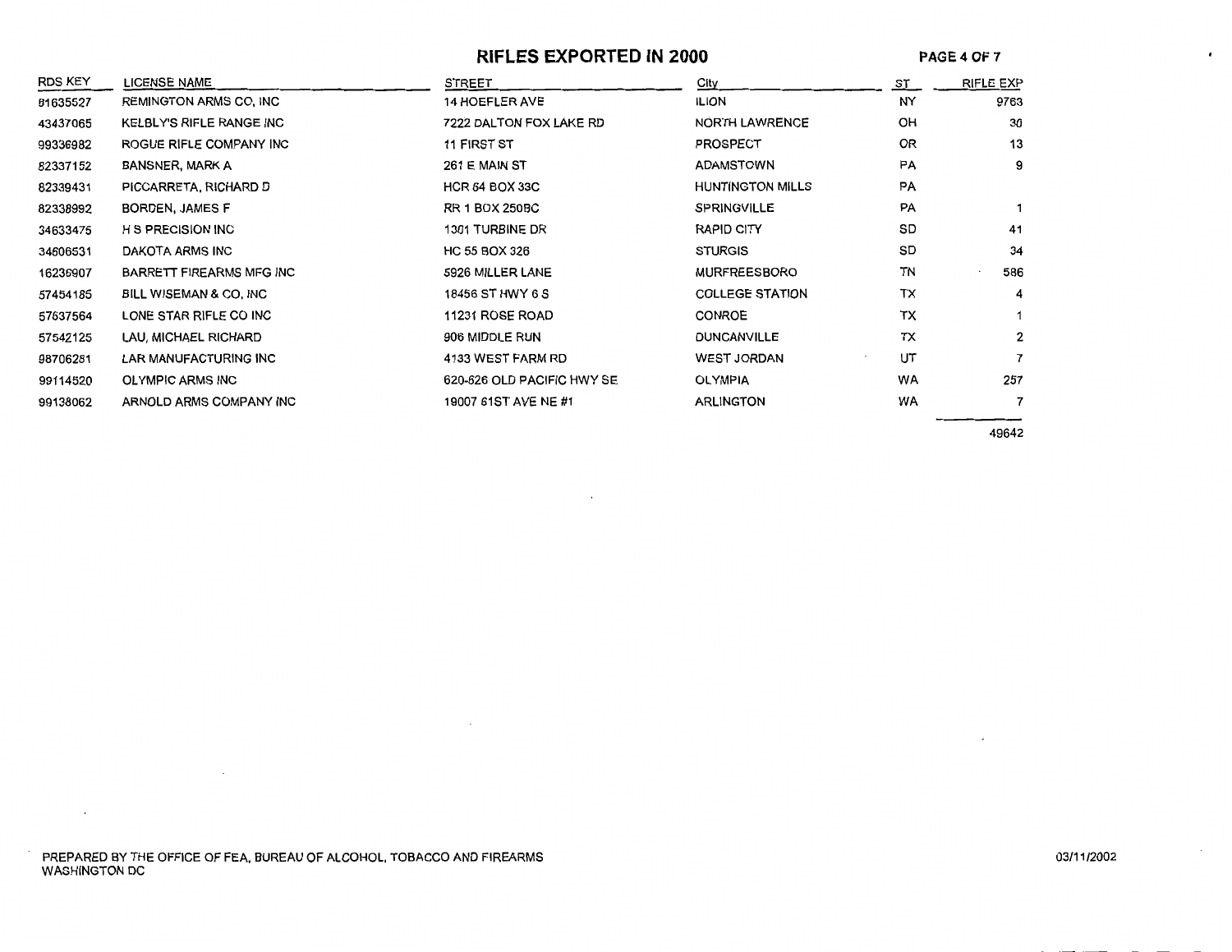#### **SHOTGUNS EXPORTED IN 2000**

**PAGES OF7** 

 $\ddot{\phantom{0}}$ 

 $\tilde{\phantom{a}}$ 

| RDS KEY  | <b>LICENSE NAME</b>                    | <b>STREET</b>                                                | <b>CITY</b>             | ST        | <b>SHOTGUN EXP</b> |
|----------|----------------------------------------|--------------------------------------------------------------|-------------------------|-----------|--------------------|
| 57134716 | WILSONS GUN SHOP INC                   | 2234 CR 719                                                  | <b>BERRYVILLE</b>       | AR        | 7                  |
| 99516687 | CONDOR MFG CO                          | 415 W MAGNOLIA AVE                                           | <b>GLENDALE</b>         | CA        |                    |
| 60636056 | US REPEATING ARMS COMPANY              | <b>275 WINCHESTER AVE</b>                                    | <b>NEW HAVEN</b>        | CТ        | 1829               |
| 60600773 | O F MOSSBERG & SONS INC                | 7 GRASSO AVE                                                 | NORTH HAVEN             | CТ        | 8331               |
| 60600760 | THE MARLIN FIREARMS CO                 | 100 KENNA DR                                                 | <b>NORTH HAVEN</b>      | CT        | 180                |
| 15900053 | FALCON TRADE & TRANSPORATION INC       | 1019 HOLBROOK CT #B-3                                        | PORT SAINT LUCIE        | FL        | 2                  |
| 33635798 | <b>SPRINGFIELD INC</b>                 | 420 W MAIN ST                                                | <b>GENESEO</b>          | IL        | 230                |
| 60433152 | SAVAGE ARMS, INC                       | 100 SPRINGDALE RD                                            | WESTFIELD               | <b>MA</b> | 85                 |
| 60434429 | H & R 1871 INC NEW ENGLAND FIREARMS CO | 60 INDUSTRIAL ROWE                                           | <b>GARDNER</b>          | MA        | 7152               |
| 85207699 | BERETTA U S A CORPORATION              | 17601 BERETTA DR                                             | <b>ACCOKEEK</b>         | <b>MD</b> | 854                |
| 60133329 | ISLAND MARINE SUPPORT SERVICES, INC.   | SCHOONER LANDING CHANDLERY MAINE DAMARISCOTTA<br>ST          |                         | <b>ME</b> |                    |
| 60201484 | STURM RUGER & CO INC                   | 411 SUNAPEE ST                                               | <b>NEWPORT</b>          | <b>NH</b> | 246                |
| 98835309 | <b>EDMAC INC</b>                       | 21 CYGNET DR #100                                            | <b>CARSON CITY</b>      | <b>NV</b> |                    |
| 61635527 | <b>REMINGTON ARMS CO, INC</b>          | <b>14 HOEFLER AVE</b>                                        | <b>ILION</b>            | NY        | 8947               |
| 82339431 | PICCARRETA, RICHARD D                  | <b>HCR 64 BOX 33C</b>                                        | <b>HUNTINGTON MILLS</b> | PA        |                    |
| 82533495 | PENN ARMS INC                          | 107 PINE ST                                                  | PUNXSUTAWNEY            | PA        | 10                 |
| 34633475 | <b>H S PRECISION INC</b>               | 1301 TURBINE DR                                              | <b>RAPID CITY</b>       | SD        | 23                 |
| 57434208 | <b>MAVERICK ARMS, INC</b>              | INDUSTRIAL BLVD MAVERICK CO DEVLPT EAGLE PASS<br><b>PARK</b> |                         | TX        | 7190               |
| 15422338 | <b>HECKLER &amp; KOCH INC</b>          | 21480 PACIFIC BLVD                                           | <b>STERLING</b>         | VA        | 1                  |

35087